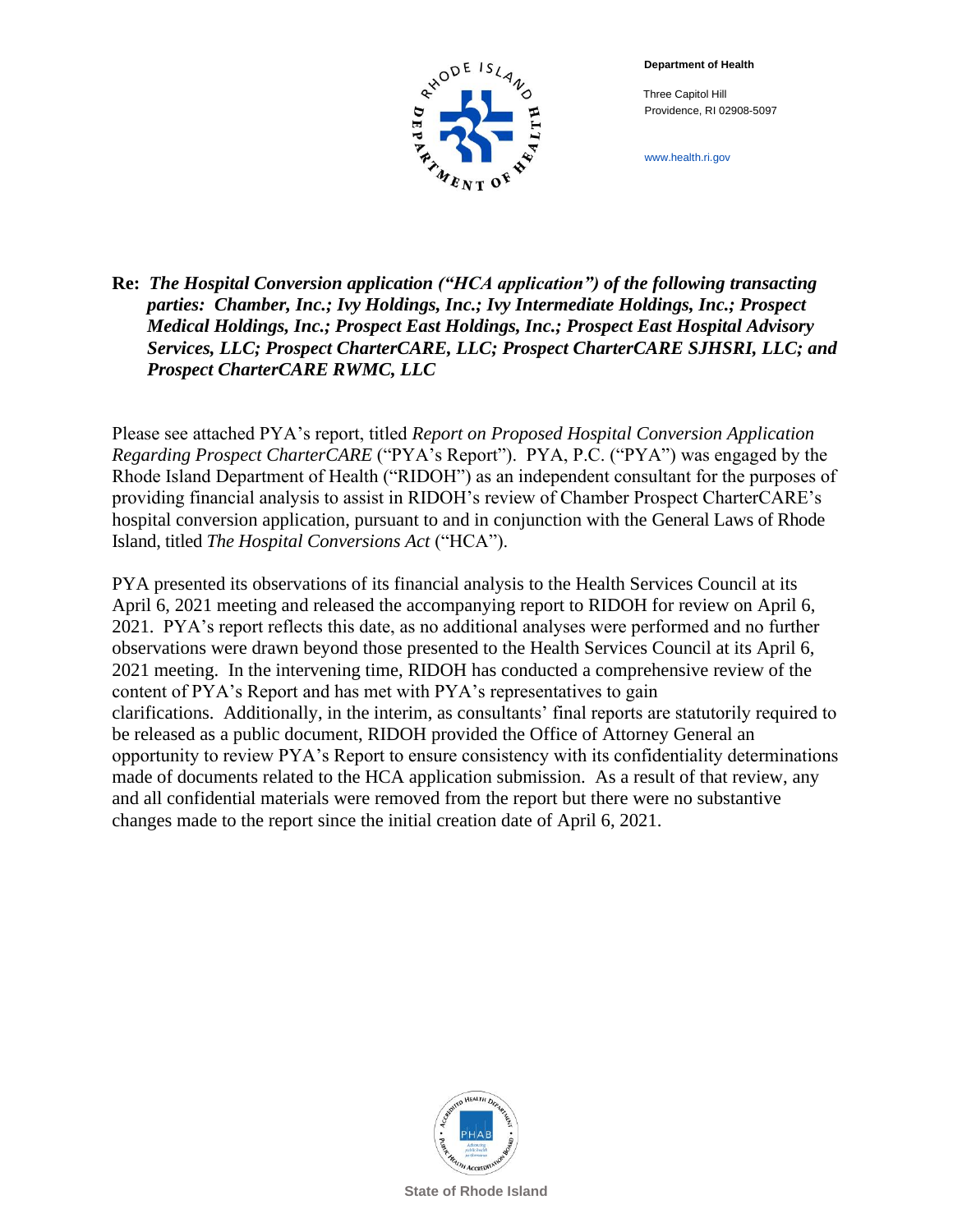

# **Report on Proposed Hospital Conversion Application Regarding Prospect CharterCARE**

April 6, 2021

*Prepared for* **Rhode Island Department of Health**

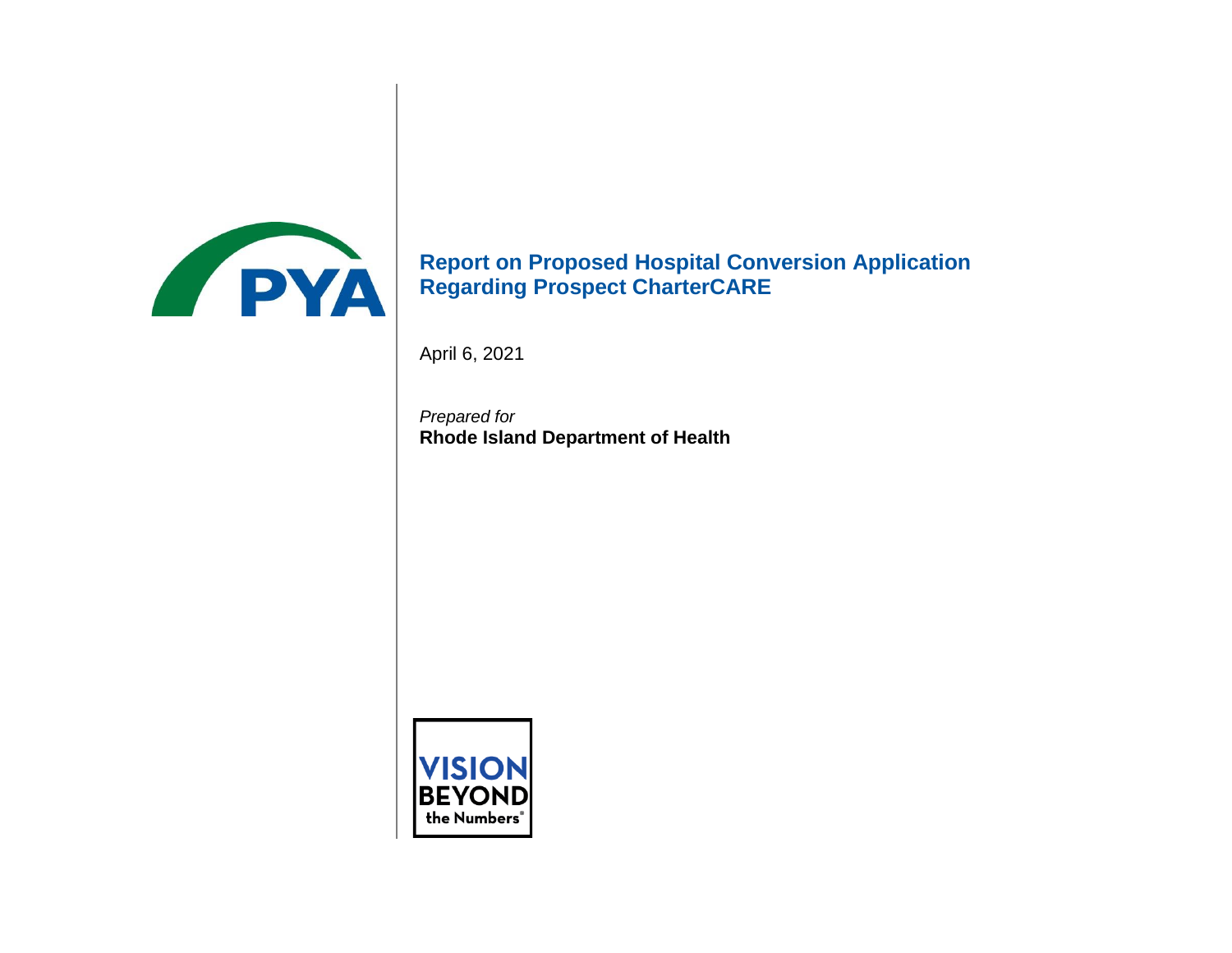

PYA, P.C. One Cherokee Mills, 2220 Sutherland Avenue Knoxville, TN 37919 p: (865) 673-0844 | f: (865) 673-0173 pyapc.com

April 6, 2021

Fernanda M. A. Lopes, MPH Chief, Health System Development Rhode Island Department of Health Three Capitol Hill Providence, RI 02908-5097

**Re: Hospital Conversion Initial Application of Chamber Inc.; Ivy Holdings Inc.; Ivy Intermediate Holdings, Inc.; Prospect Medical Holdings, Inc.; Prospect East Holdings, Inc.; Prospect East Hospital Advisory Services, LLC; Prospect CharterCARE, LLC; Prospect CharterCARE SJHSRI, LLC; Prospect CharterCARE RWMC, LLC (the "Transacting Parties") 2020**

Dear Ms. Lopes:

As outlined in the Memorandum of Agreement dated December 14, 2020, PYA, P.C. ("PYA") was engaged by the Rhode Island Department of Health ("RIDOH") to provide consulting services concerning the proposed hospital conversion application as resubmitted February 19, 2020 ("Application"), and relating to a transaction ("Proposed Transaction") involving the Transacting Parties. RIDOH is authorized and directed to review the conversion application pursuant to the provision of Chapter 23-17.14 of the Rhode Island General Laws, as amended (the "Act" or "HCA"). We have prepared the following summary report ("Report") solely to assist RIDOH with its review of the Application. Our engagement was conducted in accordance with consulting standards established by the American Institute of Certified Public Accountants ("AICPA"). The terms of this engagement were established in advance and PYA's services to RIDOH are detailed in *Appendix A*. We make no representation regarding the sufficiency of the procedures performed or analysis detailed herein either for the purpose for which this Report has been requested or for any other purpose. The results of our engagement are summarized in the following report.

The procedures used in preparation of this Report do not constitute an audit, examination, or review of any of the Transacting Parties' historical financial statements in accordance with auditing standards generally accepted in the United States of America. Furthermore,

> KNOXVILLE **ATLANTA KANSAS CITY NASHVILLE TAMPA**

WE ARE AN INDEPENDENT MEMBER OF HLB-THE GLOBAL ADVISORY AND ACCOUNTING NETWORK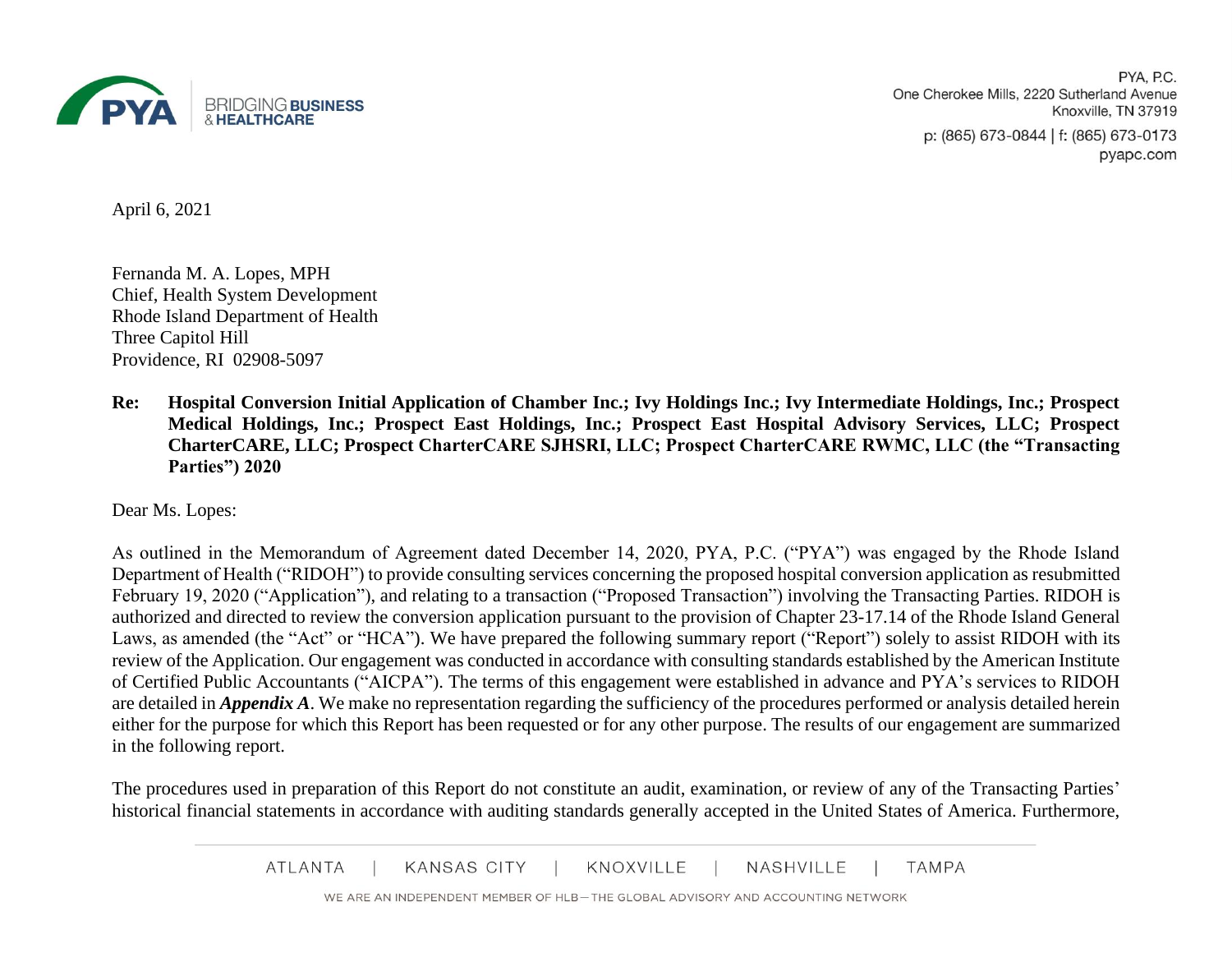Ms. Fernanda M. A. Lopes, MPH Rhode Island Department of Health April 6, 2021 Page 2

the procedures used do not constitute an examination or compilation of prospective financial statements, nor did we apply agreed-upon procedures to such information, in accordance with attestation standards established by the AICPA. Additionally, the procedures used in our analysis do not address the effectiveness of internal controls over financial reporting under Section 404 of the Sarbanes Oxley Act, nor is PYA responsible for testing for, evaluating, or identifying any occurrences of fraud or other illegal acts, if any. In performing our analysis, PYA relied upon information provided by the Transacting Parties' legal counsel and we have not validated the accuracy or completeness of such information. Accordingly, we express no opinion, or any other form of assurance related to this information, including historical financial information and Transacting Parties' management representations. Had we performed additional procedures beyond those established in advance, other matters might have come to our attention that would have been reported to you.

This report is intended solely for the information and use of RIDOH and is not intended to be, and should not be used by anyone other than the specified party. Accordingly, PYA assumes no liability for any unauthorized use of this Report.

This Report was prepared under the direction of RIDOH, containing PYA's objective observations regarding the financial information provided by the Transacting Parties for analysis. The content of this Report is meant to assist RIDOH as it assesses the Transacting Parties' Proposed Transaction pursuant to the Act. The decision whether to approve the Application resides solely with RIDOH, and our Report or other work products include observations but do not in any way constitute a recommendation whether to approve the Application. The information also does not constitute a valuation of the Proposed Transaction. Additional details regarding our analysis and observations are contained in our work papers. PYA has no responsibility to update our analysis or this Report for events and circumstances arising after the date of this Report. We appreciate the opportunity to assist RIDOH with this important matter.

Respectfully,

 $PYA, P.C.$ 

PYA, P.C.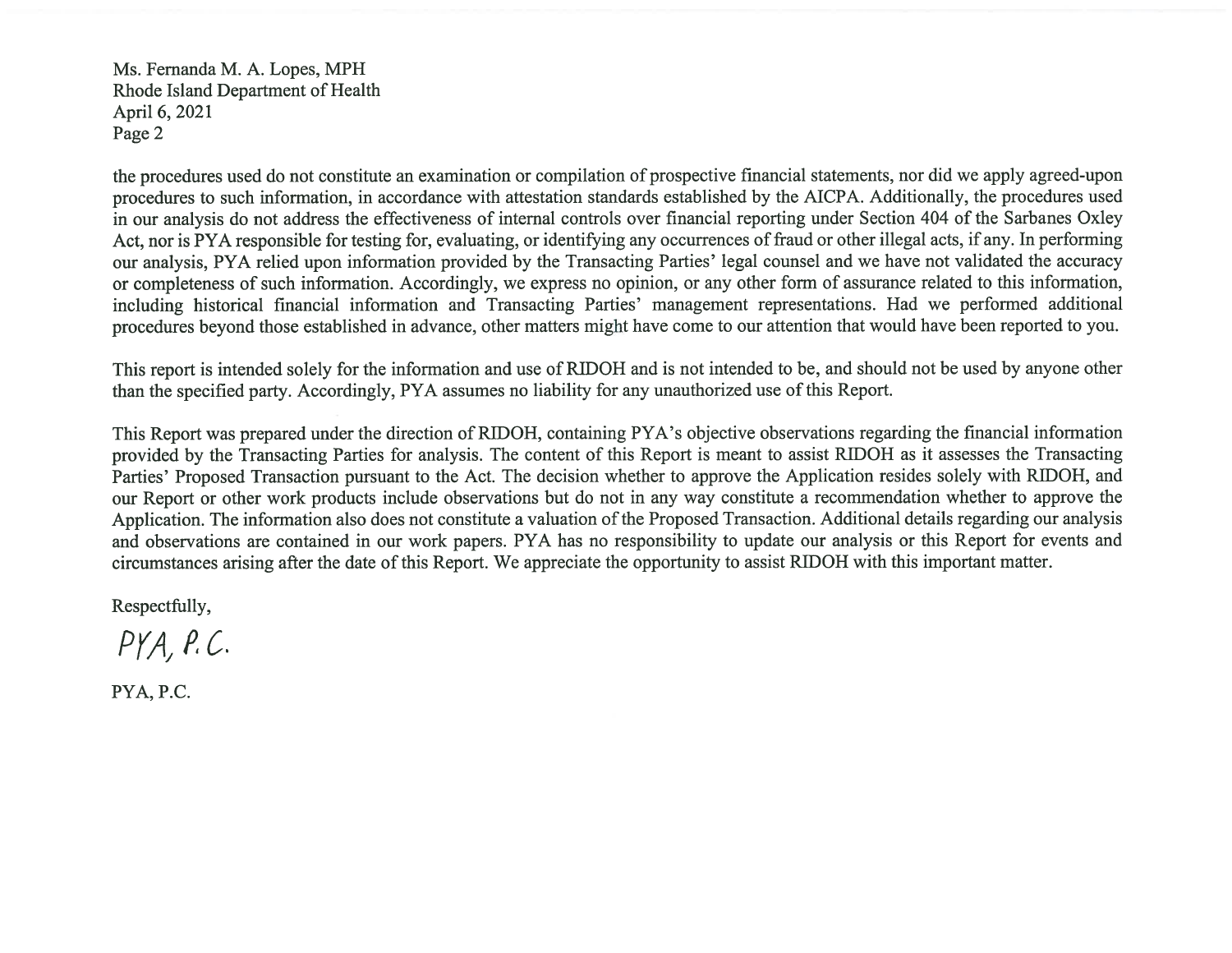

## **TABLE OF CONTENTS**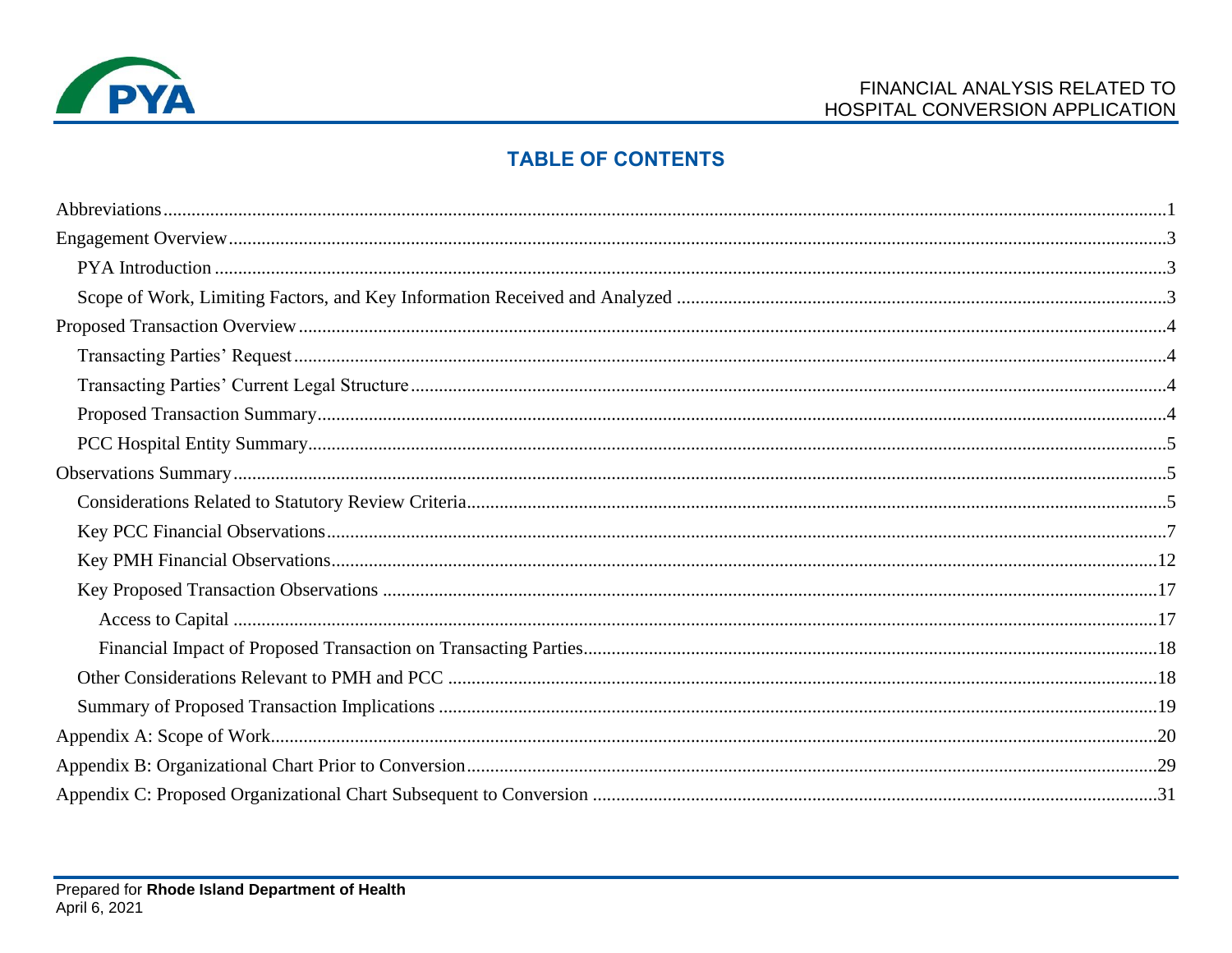

## **ABBREVIATIONS**

| <b>Entities</b>  |                                                                                                                              |
|------------------|------------------------------------------------------------------------------------------------------------------------------|
| AMI              | Affiliated Monitors, Inc.                                                                                                    |
| <b>CCCB</b>      | <b>CharterCARE Community Board</b>                                                                                           |
| <b>CHS</b>       | <b>Community Health Systems</b>                                                                                              |
| <b>GEI</b>       | Green Equity Investors V, LP and Green Equity Investors Side V, LP (private equity funds managed by LGP and investing in IH) |
| HC               | <b>HCA Healthcare</b>                                                                                                        |
| IH               | Ivy Holdings, Inc.                                                                                                           |
| <b>LGP</b>       | Leonard Green & Partners, LP                                                                                                 |
| MPT              | Medical Properties Trust, Inc.                                                                                               |
| <b>OLF</b>       | Prospect CharterCARE SJHSRI, LLC d/b/a Our Lady of Fatima Hospital                                                           |
| <b>PCC</b>       | Prospect CharterCARE, LLC                                                                                                    |
| <b>PCCHHH</b>    | Prospect CharterCARE Home Health and Hospice, LLC                                                                            |
| <b>PEH</b>       | Prospect East Holdings, Inc.                                                                                                 |
| <b>PEHAS</b>     | Prospect East Hospital Advisory Services, LLC                                                                                |
| <b>PMH</b>       | Prospect Medical Holdings, Inc.                                                                                              |
| <b>PRIHHH</b>    | Prospect RI Home Health and Hospice, LLC                                                                                     |
| <b>RIAG</b>      | Rhode Island Attorney General                                                                                                |
| <b>RIDOH</b>     | Rhode Island Department of Health                                                                                            |
| <b>RWMC</b>      | Prospect CharterCARE RWMC, LLC d/b/a Roger Williams Medical Center                                                           |
| <b>THC</b>       | <b>Tenet Healthcare Corporation</b>                                                                                          |
| <u>Terms</u>     |                                                                                                                              |
| <b>ABL</b>       | Asset Based Loan                                                                                                             |
| <b>ACA</b>       | Affordable Care Act                                                                                                          |
| Act or HCA       | The Hospital Conversions Act                                                                                                 |
| <b>AFS</b>       | <b>Audited Financial Statements</b>                                                                                          |
| <b>CARES Act</b> | Coronavirus Aid, Relief, and Economic Security Act                                                                           |
| <b>EBITDA</b>    | Earnings before interest, taxes, depreciation, and amortization                                                              |

- EMR Electronic Medical Record
- FY Fiscal Year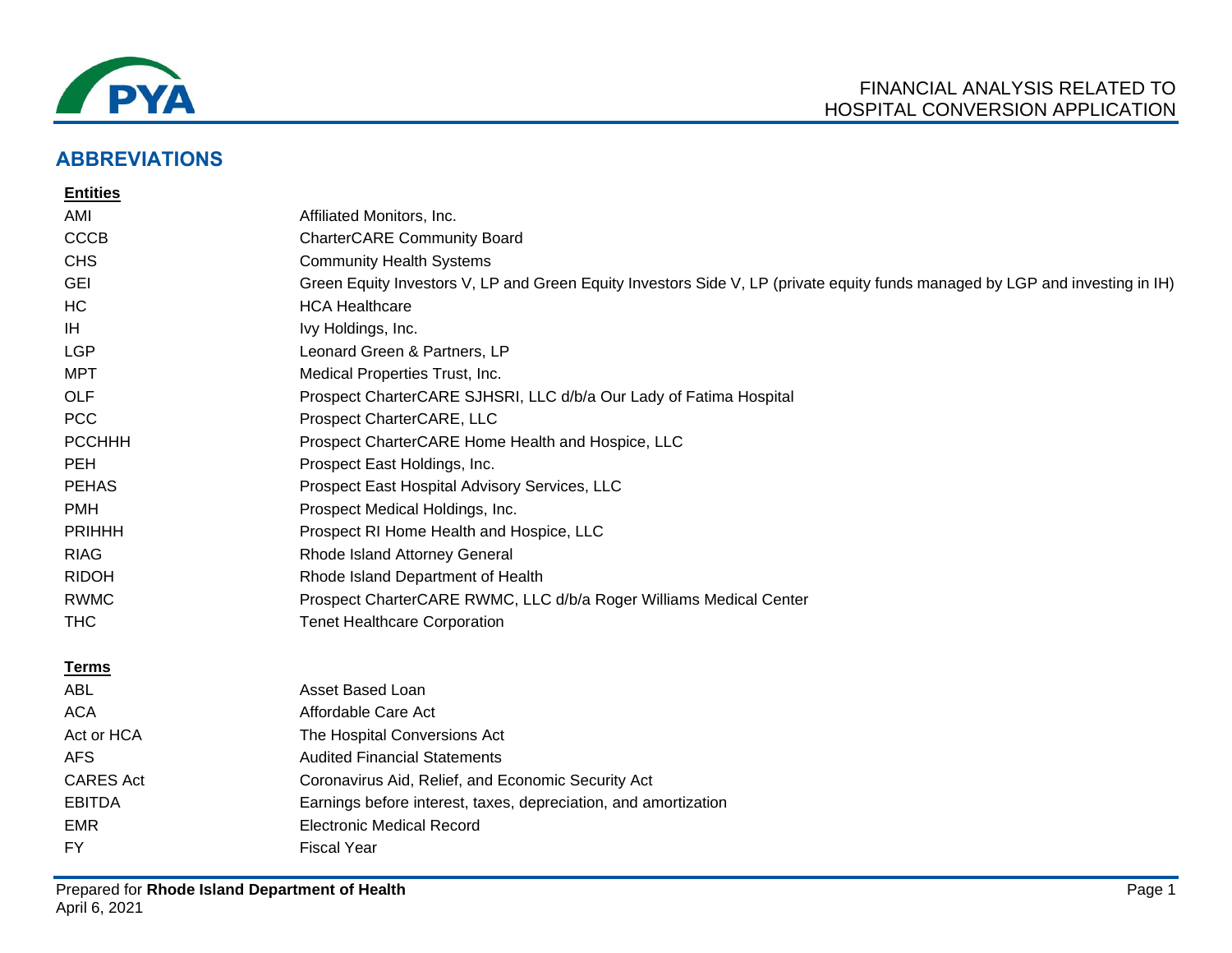

| <b>FYE</b>         | <b>Fiscal Year End</b>                                                                                          |
|--------------------|-----------------------------------------------------------------------------------------------------------------|
| <b>HHS</b>         | Department of Health and Human Services                                                                         |
| Merger Agreement   | Plan of Merger between Chamber Inc., Chamber Merger Sub, Inc., Ivy Holdings Inc., and GEI dated October 2, 2019 |
| <b>MOA</b>         | Memorandum of Agreement                                                                                         |
| MSA                | <b>Management Services Agreement</b>                                                                            |
| <b>NPSR</b>        | Net Patient Services Revenue                                                                                    |
| <b>NWC</b>         | Net Working Capital                                                                                             |
| <b>PACE</b>        | Property Assessed Clean Energy                                                                                  |
| <b>REIT</b>        | <b>Real Estate Investment Trust</b>                                                                             |
| <b>SUO</b>         | Statements Under Oath                                                                                           |
| <b>TTM</b>         | <b>Trailing Twelve Months</b>                                                                                   |
| <b>Individuals</b> |                                                                                                                 |
| Mr. Baumer         | Mr. John Baumer, Senior Partner at LGP                                                                          |
| Mr. Lee            | Mr. Samuel Lee, Chief Executive Office of PMH, Chairman of the Board of IH and PMH, and stockholder in IH       |
| Mr. Topper         | Mr. David Topper, President of PMH and stockholder in IH                                                        |
| Ms. Wagner         | Ms. Alyse Wagner, Partner at LGP                                                                                |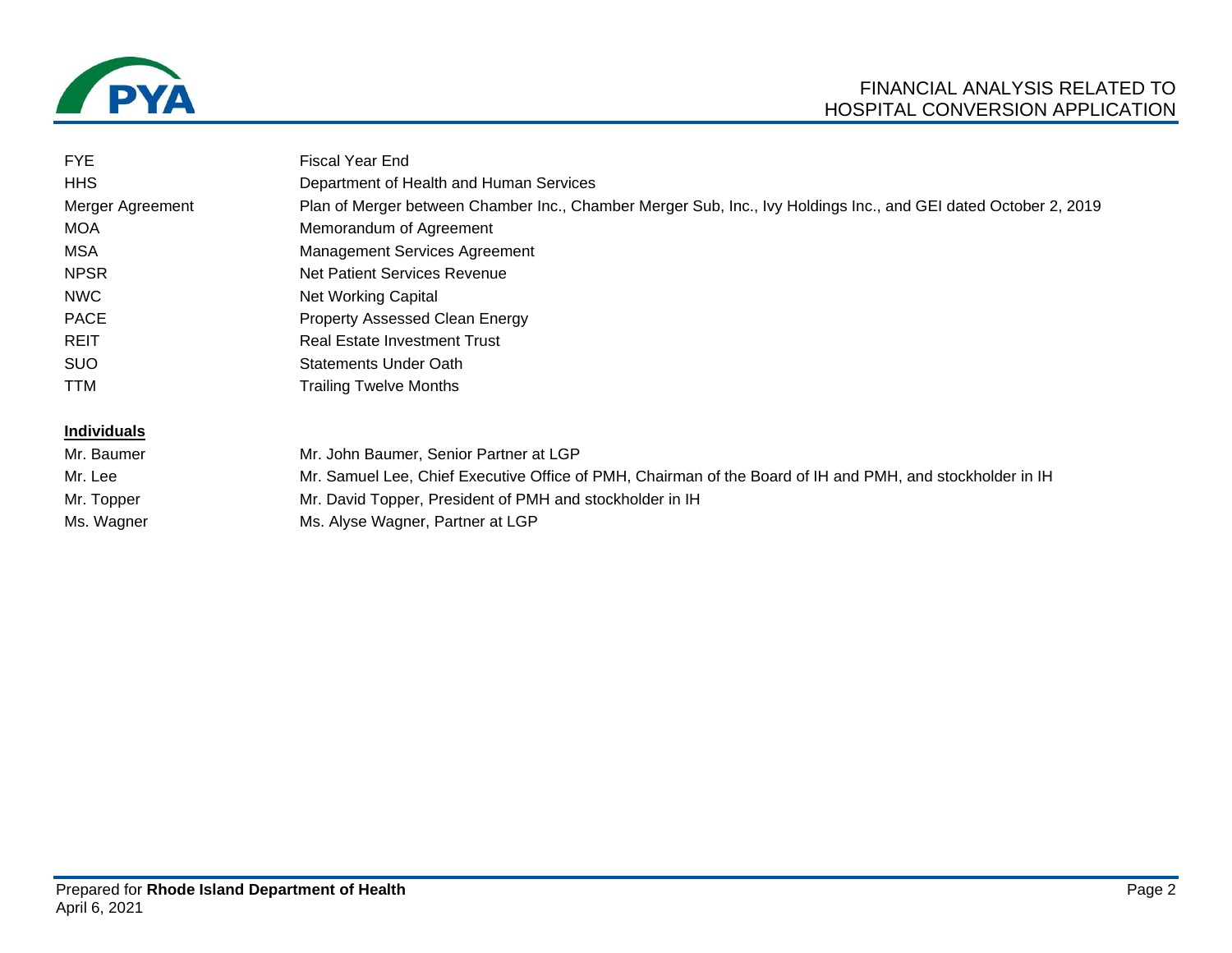

## **ENGAGEMENT OVERVIEW**

### **PYA INTRODUCTION**

For the past 38 years, PYA has provided clients objective accounting and healthcare consulting services. Ranked as the 16<sup>th</sup> largest healthcare management consulting firm in the United States by *Modern Healthcare*, a Top 15 largest auditor of the American Hospital Association's top U.S. multi-hospital systems according to Ames Research Group, and a Top 100 accounting firm by *Inside Public Accounting*, PYA has significant experience providing transaction advisory, due diligence, and regulatory support services related to healthcare transactions. As a national professional services firm with 33 Principals, our team of resources is more than 200 strong and continually growing. Our consultants have backgrounds and degrees in nursing, healthcare administration, public health, medicine, economics, finance, management, accounting, tax, and law. Several have extensive prior experience with other healthcare-related organizations, and have specialized training in strategic planning, financial analysis, and quality of earnings.

### **SCOPE OF WORK, LIMITING FACTORS, AND KEY INFORMATION RECEIVED AND ANALYZED**

Per the MOA with RIDOH, PYA was engaged to provide consulting services to RIDOH related to RIDOH's review of the Application. The following listing presents a summary of the services provided by PYA in the course of our engagement:

- Conducted an initial meeting with RIDOH to confirm engagement scope and purpose;
- Analyzed relevant information provided by the Transacting Parties;
- Requested supplemental information from the Transacting Parties;
- Analyzed supplemental information provided by the Transacting Parties and Transacting Parties' representatives;
- Attended SUOs conducted by RIDOH and the Office of the RIAG, as applicable to the financially focused scope of work;
- Facilitated at least weekly meetings with RIDOH representatives to discuss engagement progress; and
- Prepared report documenting results of PYA's engagement.

A summary of our original scope of work is included in *Appendix A.* Additionally, a listing of relevant information received from the Transacting Parties and analyzed by PYA is also included in *Appendix A.*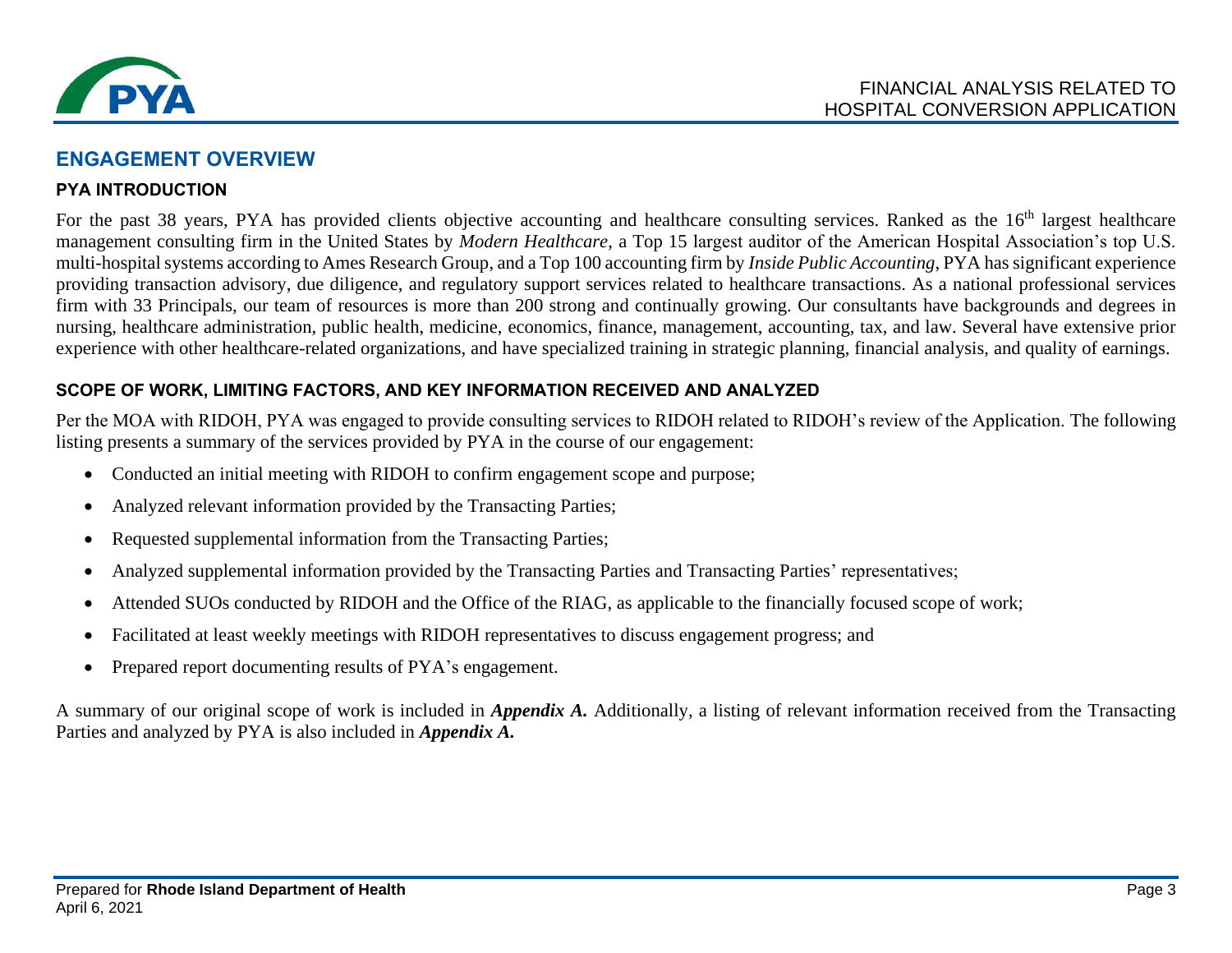

### **PROPOSED TRANSACTION OVERVIEW**

#### **TRANSACTING PARTIES' REQUEST**

The Application seeks approval for a change in ownership of RWMC's and OLF's ultimate parent organization, IH, in order to effectuate a buy-out of the private equity investors and other minority stockholders of IH. Specifically, the proposed change of ownership will be completed through the establishment of a newly formed entity, Chamber Inc. Chamber Inc. will become the parent of IH and be solely owned by Mr. Lee and Mr. Topper (through his Family Trust), both of whom are current stockholders of IH.

### **TRANSACTING PARTIES' CURRENT LEGAL STRUCTURE**

PCC wholly owns RWMC, OLF, and Prospect Blackstone Valley Surgicare, LLC a licensed freestanding ambulatory surgery center. In addition, RWMC wholly owns PRIHHH, a home healthcare provider, which wholly owns PCCHHH a licensed home nursing care provider. All PCC entities are located in Rhode Island and are subject to the provisions of the Act. PCC is currently owned 85% by PEH and 15% by CCCB; however, associated with a settlement in December 2020, PEH is acquiring the remaining 15% interest in PCC from CCCB.

PEH and PEHAS are wholly owned by PMH. PMH is wholly owned by Ivy Intermediate Holding Inc., which is wholly owned by IH. IH is currently primarily owned by a combination of GEI, Mr. Lee, and Mr. Topper (through his Family Trust). Other PMH management own a small minority of shares. A copy of the current and proposed organization structures, as submitted in the Application, can be found in *Appendices B and C*, respectively.

#### **PROPOSED TRANSACTION SUMMARY**

Per the Application, "The capital costs of the transaction are eleven million nine hundred forty thousand nine-hundred ninety-two dollars (\$11,940,992.00). After the transaction, GEI and the other minority management shareholders will no longer retain any ownership in IH. The transaction funds will not come from or affect any of the [PCC] entities; instead, the transaction funds consist entirely of available PMH corporate cash."

The Application goes on to state, "Following the Transaction, all existing entities described above will remain as surviving corporations. There will be no change whatsoever to any of the existing entities that will in any way impact the operations or governance of the licensed facilities including RWMC and OLF. Specifically, PMH will continue to own PEH and PEHAS, PEH will continue to own PCC, and PCC will continue to own and operate RWMC and OLF."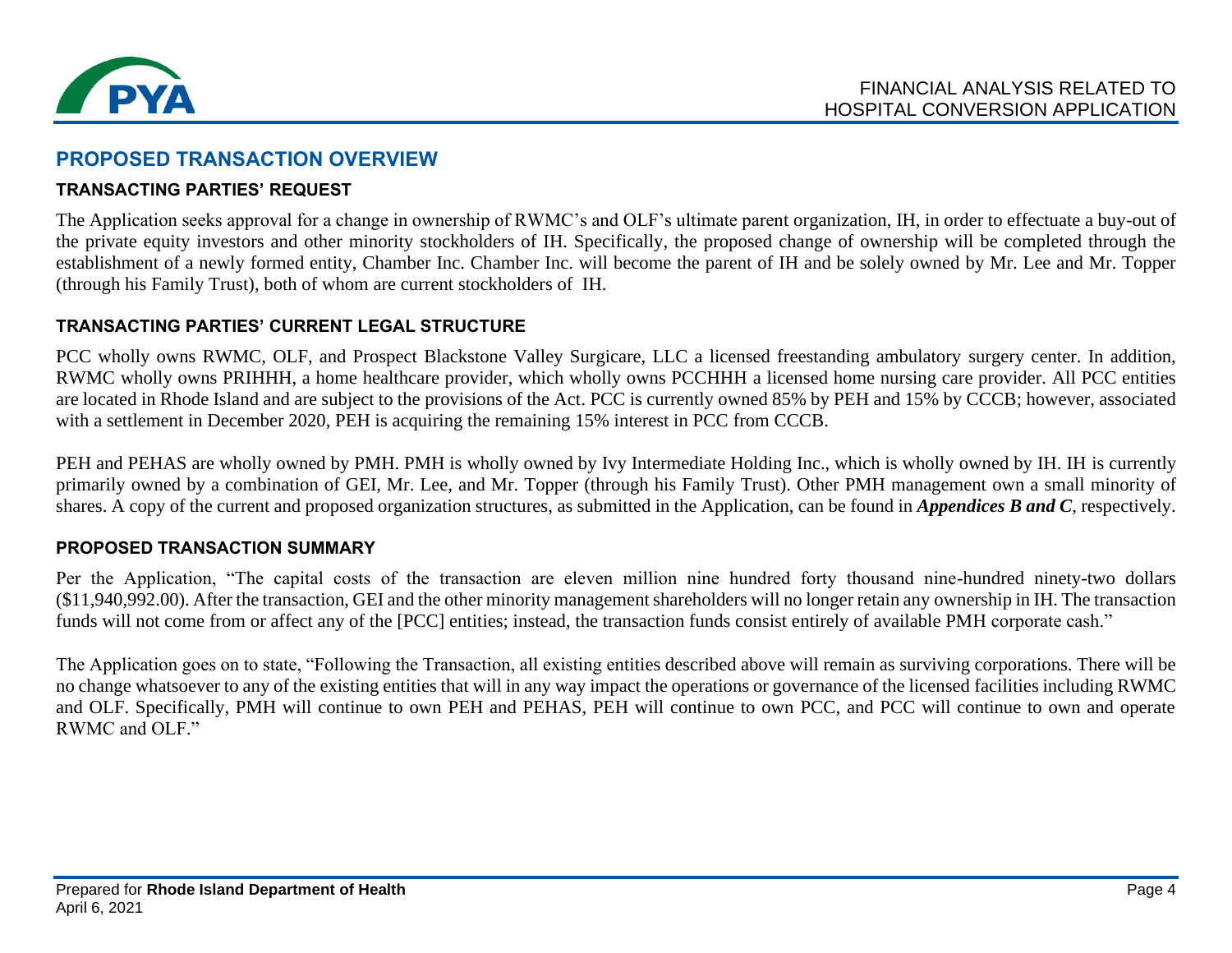

### **PCC HOSPITAL ENTITY SUMMARY**

The following is excerpted from the Application and provides an overview of the PCC hospital entities:

"[RWMC] is a licensed acute care hospital (license number HOSP00133) located in Providence, Rhode Island. RWMC provides a wide array of high quality and cost-effective services to its patients, including emergency department services, ambulatory care services, and inpatient and outpatient services including cancer care, elder care, and gastroenterology…. RWMC is an academic medical center affiliated with Boston University School of Medicine and is accredited by the Joint Commission."

"[OLF] is a licensed acute care hospital (license number HOSP00132) located in North Providence, Rhode Island. OLF provides a wide array of high quality and cost-effective services to its patients, including emergency department services, ambulatory care services, and inpatient and outpatient services including psychiatric, mental health and addiction medicine services."

Additional detail related to the transaction and Transacting Parties are disclosed in the publicly available Application.<sup>1</sup>

## **OBSERVATIONS SUMMARY**

### **CONSIDERATIONS RELATED TO STATUTORY REVIEW CRITERIA**

PYA began our analysis by gaining an understanding of the Act established by the state of Rhode Island. The purpose of the provisions of the Act includes assuring the viability of a safe, accessible, and affordable healthcare system; establishing a process to review whether for-profit hospitals will maintain, enhance or disrupt the delivery of healthcare in the state and to monitor hospital performance; and establish a review process and criteria for review of hospital conversions. RIDOH considers the following nine statutory criteria in their assessment when reviewing applications pursuant to the Act.

- *Whether the character, commitment, competence, and standing in the community, or any other communities served by the proposed transacting parties, are satisfactory*;
- *Whether sufficient safeguards are included to assure the affected community continued access to affordable care;*
- *Whether the transacting parties have provided clear and convincing evidence that the new hospital will provide health care and appropriate access with respect to traditionally underserved populations in the affected community;*
- *Whether procedures or safeguards are assured to insure that ownership interests will not be used as incentives for hospital employees or physicians to refer patients to the hospital;*

<sup>&</sup>lt;sup>1</sup> https://drive.google.com/drive/folders/1JfBOMFAUGGropxncVEZh8GaBWbEFAWO3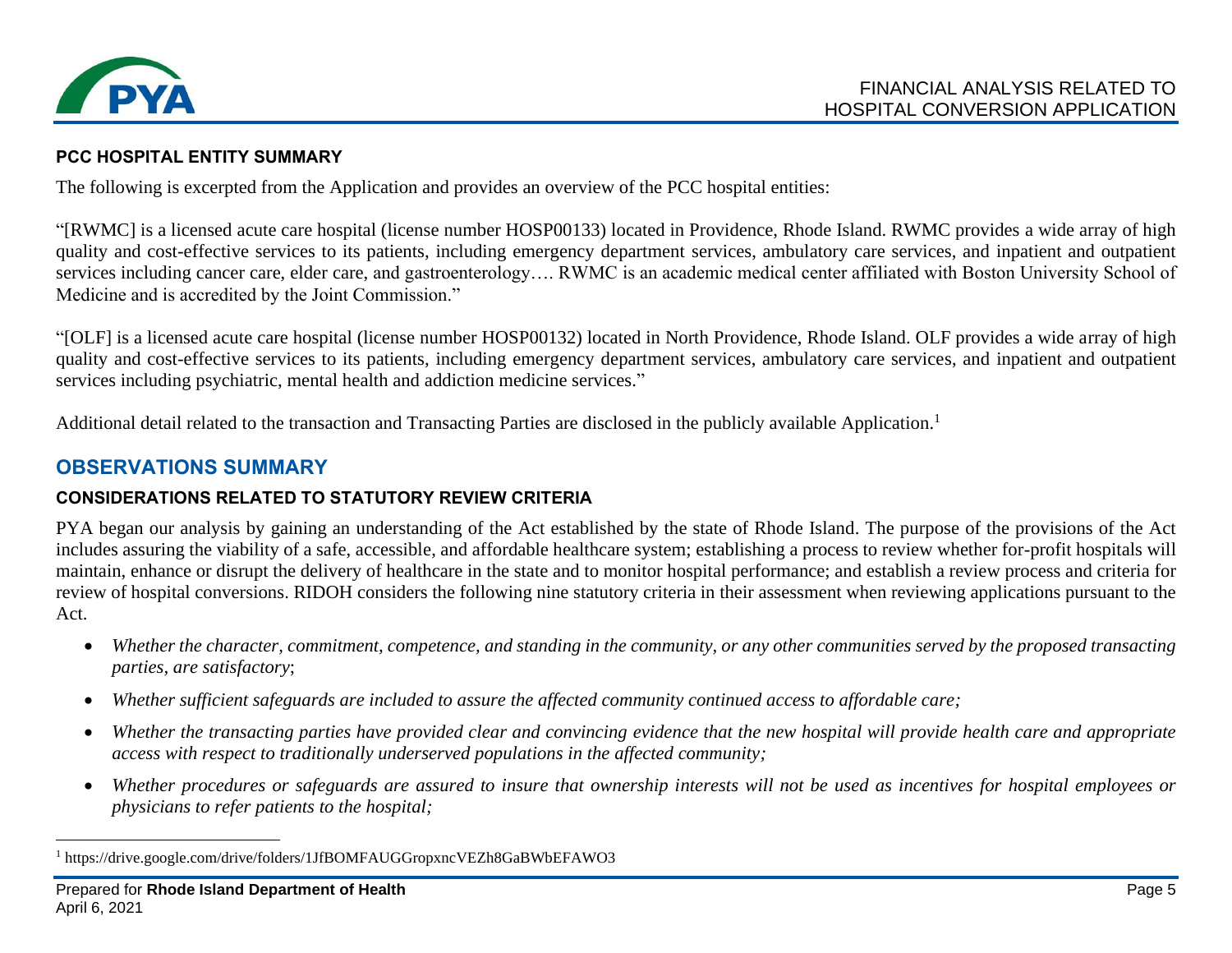

- *Whether the transacting parties have made a commitment to assure the continuation of collective bargaining rights, if applicable, and retention of the workforce*;
- *Whether the transacting parties have appropriately accounted for employment needs at the facility and addressed workforce retraining needed as a consequence of any proposed restructuring*;
- *Whether the conversion demonstrates that the public interest will be served considering the essential medical services needed to provide safe and adequate treatment, appropriate access and balanced health care delivery to the residents of the state; and*
- *Whether the acquiror has demonstrated that it has satisfactorily met the terms and conditions of approval for any previous conversion pursuant to an application submitted under § 23-17.14-6.*

Related to the particulars of this specific Application and PYA's engagement scope (which is financially focused) as shown in *Appendix A*, PYA identified the following specific criteria ("Applicable Criteria") as most relevant:

- 1. *Whether sufficient safeguards are included to assure the affected community continued access to affordable care;*
- 2. *Whether the transacting parties have provided clear and convincing evidence that the new hospital will provide health care and appropriate access with respect to traditionally underserved populations in the affected community;*
- 3. *Whether the transacting parties have appropriately accounted for employment needs at the facility and addressed workforce retraining needed as a consequence of any proposed restructuring; and*
- 4. *Whether the acquiror has demonstrated that it has satisfactorily met the terms and conditions of approval for any previous conversion pursuant to an application submitted under § 23-17.14-6.*

PYA analyzed the financially related documentation in context of these Applicable Criteria. This analysis, along with the interviews from various SUOs, forms the basis for our observations.

**In summary, we observed that PCC, since the acquisition by PMH in 2014, has consistently been dependent upon PMH to fund operational shortfalls and capital investments. Additionally, we observed that PMH has reported limited liquidity and a highly leveraged position in recent fiscal years. Therefore, as a result of PCC's economic dependency on PMH, any element of the Proposed Transaction that may result in a deterioration in the ability of PMH to continue supporting PCC would impact the Applicable Criteria. Examples of economic impacts or limitations the Proposed Transaction may have on PMH, which in turn may affect PCC, include the following:**

• **PMH's ability to access capital cost effectively;**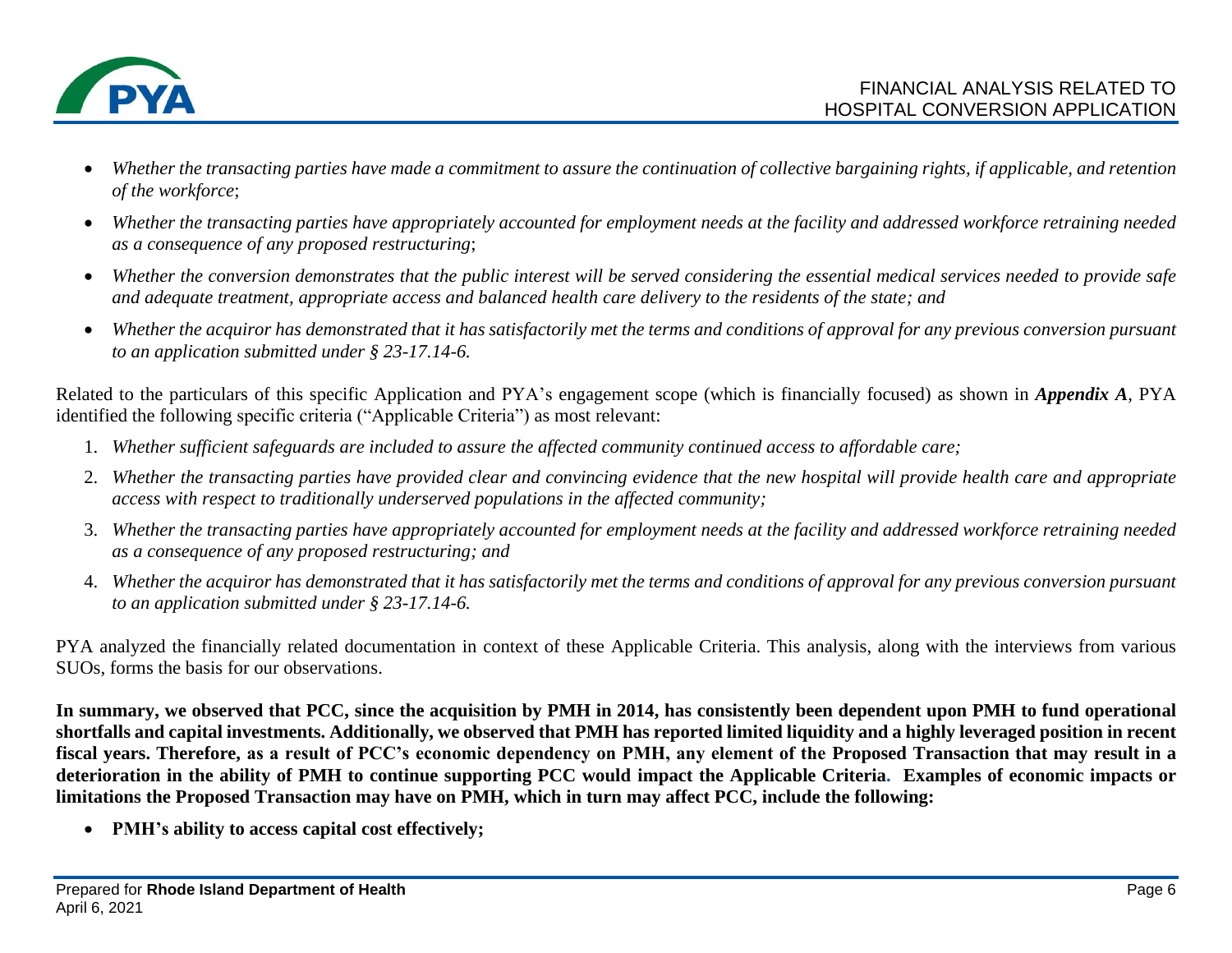

- **Direct and Indirect Financial Impact to PMH via:**
	- ₋ **reduction in PMH's equity and liquidity;**
	- ₋ **higher future costs borne by PMH due to replacement of services provided by an exiting owner; and/or**
	- ₋ **decreased PMH net income and/or cash flow.**

The remainder of this "Observations Summary" report section identifies the key financial characteristics of PCC and PMH, as well as the potential impacts of the Proposed Transaction on the financial condition of these entities. Additional detail to these key observations, and other analysis and work products, are contained in PYA's work papers.

### **KEY PCC FINANCIAL OBSERVATIONS**

PCC has been dependent upon PMH to fund its operational shortfalls since its acquisition by PMH in 2014. In PCC's FY2019 AFS, the independent auditor's report included an Emphasis of Matter paragraph, stating that "[PCC] is financially dependent on its parent company which has agreed to provide the financial support necessary for the operations of [PCC]." This Emphasis of Matter did not appear in the FY2020 PCC AFS. PYA observed through our analysis of information provided by the Transacting Parties that the cash flows generated from PCC's stand-alone operations do not appear to be sufficient to fund both PCC's operational obligations and its necessary capital reinvestment.

Certain financial information from PCC's FY2017 through FY2020 financial statements are presented within the following tables. PCC's performance is not necessarily atypical to many hospital organizations in the country, particularly those which are members of an integrated system and/or serving populations with high concentrations of individuals covered by Medicare and Medicaid, and/or service areas with higher concentrations of populations without a third-party payer source.

| Table 1                               |               |               |               |               |                                |    |               |                          |   |               |   |               |
|---------------------------------------|---------------|---------------|---------------|---------------|--------------------------------|----|---------------|--------------------------|---|---------------|---|---------------|
| (Dollars in Thousands)                | <b>FY2017</b> | <b>FY2018</b> | <b>FY2019</b> | <b>FY2020</b> | (Dollars in Thousands)         |    | <b>FY2017</b> | <b>FY2018</b>            |   | <b>FY2019</b> |   | <b>FY2020</b> |
| <b>Income Statement</b>               |               |               |               |               | <b>Cash Flow Statement</b>     |    |               |                          |   |               |   |               |
| <b>Total Net Revenue</b>              | \$338,792     | 350,082       | 356,698<br>S. | 322,211<br>S. | Cash from Operating Activities | S. | (3, 151)      | 4,323<br>- \$            | S | (5, 167)      | S | 57,574        |
| <b>Total Operating Expenses</b>       | 351,901       | 371,298       | 365,840       | 372,671       | Cash from Investing Activities |    | 3,069         | (9, 131)                 |   | (8,953)       |   | (55, 240)     |
| Net Operating Loss before             |               |               |               |               | Cash from Financing Activities |    | (4,009)       | 4,808                    |   | 13,861        |   | (167)         |
| grants and investments                | (13, 109)     | (21, 216)     | (9, 142)      | (50, 460)     |                                |    |               |                          |   |               |   |               |
| Net Loss                              | (4, 126)      | (36, 193)     | (9,696)       | (14, 641)     |                                |    |               |                          |   |               |   |               |
| <b>EBITDA</b>                         | 10,848        | (5, 914)      | 6,375         | (4,881)       | Liquidity                      |    |               |                          |   |               |   |               |
|                                       |               |               |               |               | <b>Total Cash</b>              |    |               | $\overline{\phantom{a}}$ |   |               |   | 1,820         |
| <b>Balance Sheet</b>                  |               |               |               |               | Available Line of Credit       |    | N/A           | N/A                      |   | N/A           |   | N/A           |
| <b>Total Assets</b>                   | 140,340       | 130,507       | 134,681       | 160,081       |                                |    |               |                          |   |               |   |               |
| <b>Total Liabilities</b>              | 86,573        | 103,086       | 88,959        | 129,000       |                                |    |               |                          |   |               |   |               |
| <b>Total Stockholders Equity</b>      | 53,767        | 27,421        | 45,722        | 31,081        |                                |    |               |                          |   |               |   |               |
| Net Working Capital Surplus (Deficit) | 2,308         | (22, 301)     | (5, 246)      | 25,647        |                                |    |               |                          |   |               |   |               |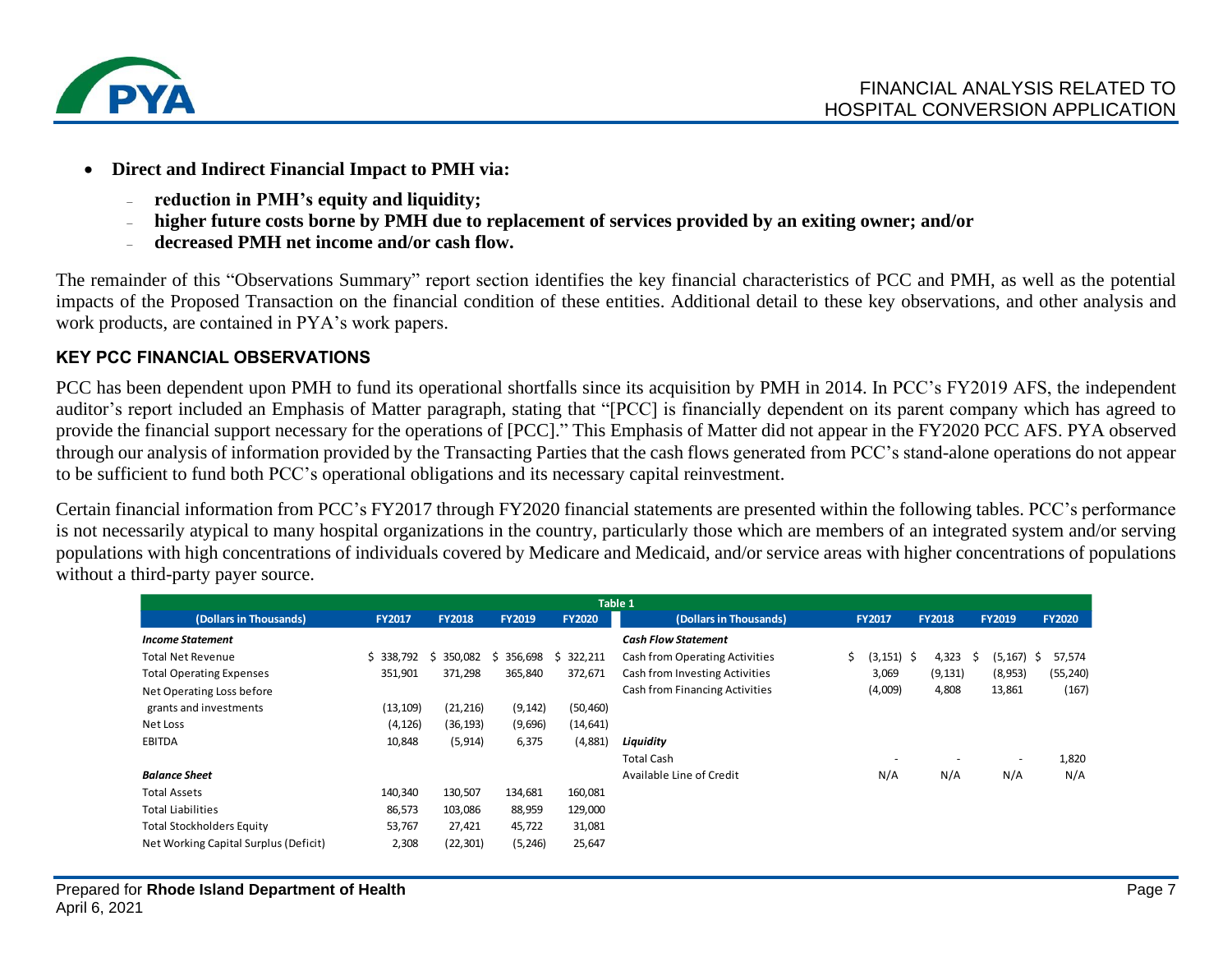

| <b>Table 2</b>                                        |                |                |                |               |                  |  |  |  |
|-------------------------------------------------------|----------------|----------------|----------------|---------------|------------------|--|--|--|
|                                                       | <b>PCC</b>     |                |                |               |                  |  |  |  |
|                                                       | <b>FY2017</b>  | <b>FY2018</b>  | <b>FY2019</b>  | <b>FY2020</b> | <b>Comments</b>  |  |  |  |
| Liquidity                                             |                |                |                |               |                  |  |  |  |
| Current ratio                                         | 1.03           | 0.74           | 0.93           | 1.38          | Higher is better |  |  |  |
| NWC % to Revenue                                      | 1.12%          | $-6.14%$       | $-1.47%$       | 7.96%         | Higher is better |  |  |  |
| Activity                                              |                |                |                |               |                  |  |  |  |
| Days cash on hand                                     | $\blacksquare$ | $\blacksquare$ | $\blacksquare$ | 2.03          | Higher is better |  |  |  |
| Days in accounts receivable                           | 45.71          | 48.04          | 50.87          | 41.14         | N/A              |  |  |  |
| Days in accounts payable                              | 27.93          | 35.04          | 33.36          | 33.17         | N/A              |  |  |  |
| Leverage                                              |                |                |                |               |                  |  |  |  |
| Liabilities to total assets                           | 61.69%         | 78.99%         | 66.05%         | 80.58%        | Lower is better  |  |  |  |
| Profitability                                         |                |                |                |               |                  |  |  |  |
| <b>EBITDA Margin</b>                                  | 3.20%          | $-5.75%$       | 1.79%          | $-1.51%$      | Higher is better |  |  |  |
| Capital Spending                                      |                |                |                |               |                  |  |  |  |
| Capital Expenditures/Depreciation<br>and Amortization | 50.88%         | 59.44%         | 65.96%         | 59.09%        | Higher is better |  |  |  |

Furthermore, certain financial metrics calculated from the AFS of PCC over the previous four FYs are as follows: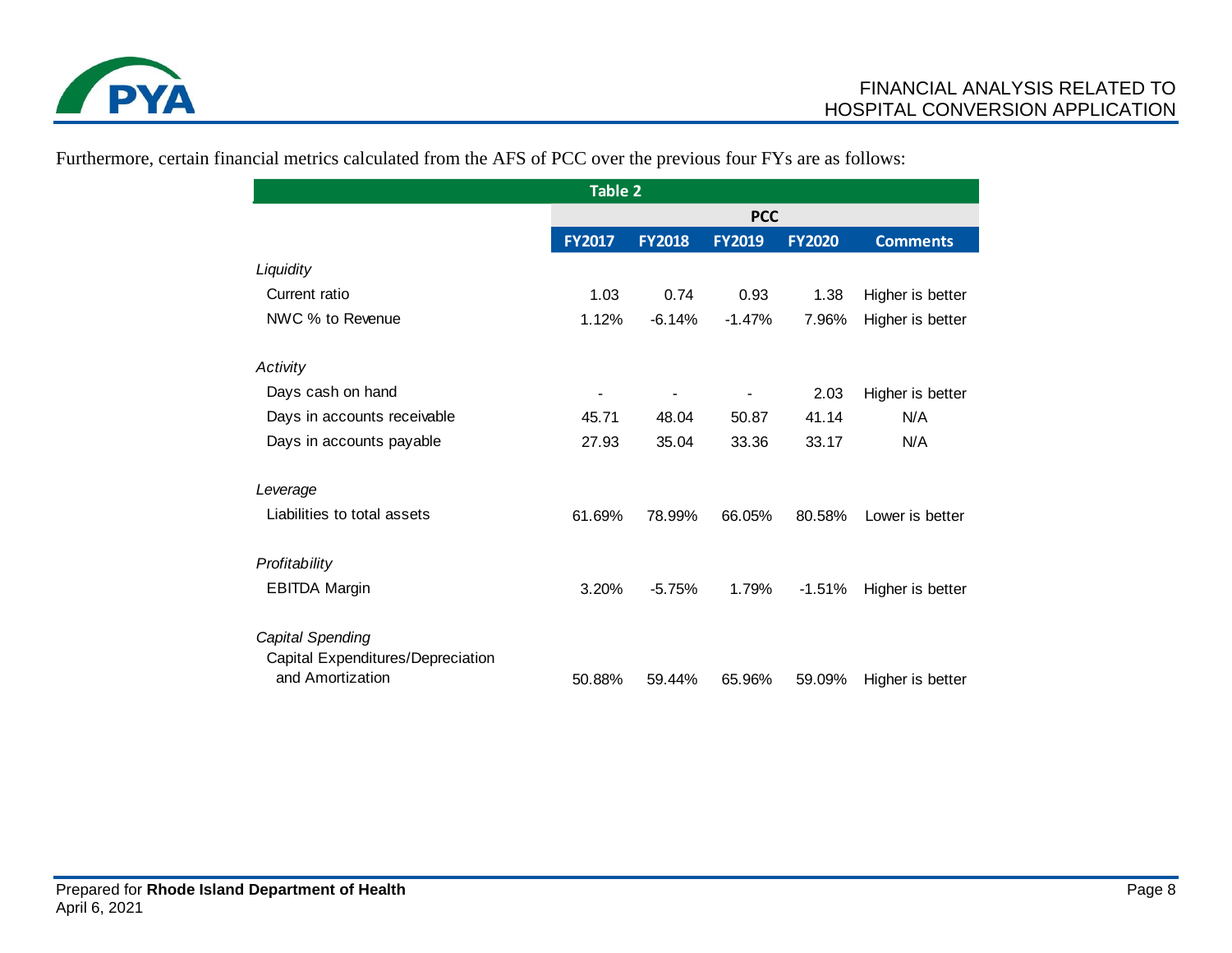

Based on information provided from FY2015 – FY2020, PCC has accumulated net losses of \$88.1 million in the aggregate during this time. From the acquisition by PMH in 2014 to FY2019, these losses were funded by PMH and recorded as a liability presented on the PCC balance sheet as Due to PMH. As of September 30, 2019, the AFS presented a \$16.7 million amount Due to PMH. That amount, however, is net of prior intercompany liability forgiveness from PMH to PCC, such as the debt to equity conversion of \$24.7 million that occurred during FY2019.<sup>2</sup> Therefore, the intercompany liability presented as of FY2019 was not representative of the amount necessary to fund the cumulative operational losses of PCC since acquisition.

During FY2020, two separate one-time events, among other operational impacts, affected the intercompany balance between PCC and PMH. First, PCC received approximately \$41 million in PRF distributions as a result of the CARES Act. Additionally, PCC received approximately \$27.5 million in MAAP funding (see additional details regarding PRF and MAAP in the "Key PMH Financial Observations" section of this Report). This total amount of one-time funding (\$68.5 million) was transferred from PCC to PMH. As a result, the FY2019 balance of the Due to PMH liability was satisfied in full, and the remaining amount of one-time funding transferred to PMH was reflected as an asset on the PCC FY2020 balance sheet, presented as Due from PMH (\$32 million). While we were not provided detail regarding the components of this account balance, we observe that, absent these one-time events, the change in the account balance suggests approximately \$19.8 million in additional, unsatisfied liability of PCC to PMH in FY2020.

| Table 3                            |    |               |  |  |  |  |  |  |  |  |
|------------------------------------|----|---------------|--|--|--|--|--|--|--|--|
| (Dollars in Thousands)             |    | <b>FY2020</b> |  |  |  |  |  |  |  |  |
| Due to PMH October 1, 2019         | \$ | (16,700)      |  |  |  |  |  |  |  |  |
| Due from PMH September 30, 2020    |    | 32,000        |  |  |  |  |  |  |  |  |
| Year Over Year Change              |    | 48,700        |  |  |  |  |  |  |  |  |
| One-time funding for PRF and MAAP  |    | 68,500        |  |  |  |  |  |  |  |  |
| Additional support from PMH to PCC | -S | (19.800)      |  |  |  |  |  |  |  |  |

Additional relevant PCC financial observations include:

• Neither PCC nor the two individual hospitals hold any cash or cash equivalents, as reported on their balance sheets. The treasury function is centralized within PMH. Prior to FY2020, PCC appears to have benefited from this approach, as operational cash flows produced by other PMH subsidiaries, whose treasury functions were also consolidated within PMH, were used to subsidize PCC's operations and capital needs.

<sup>&</sup>lt;sup>2</sup> During FY2019, a noncash equity contribution of \$24.7 million was recorded related to the forgiveness of accrued and unpaid management fees, which were recorded in the Due to PMH account on PCC's balance sheet.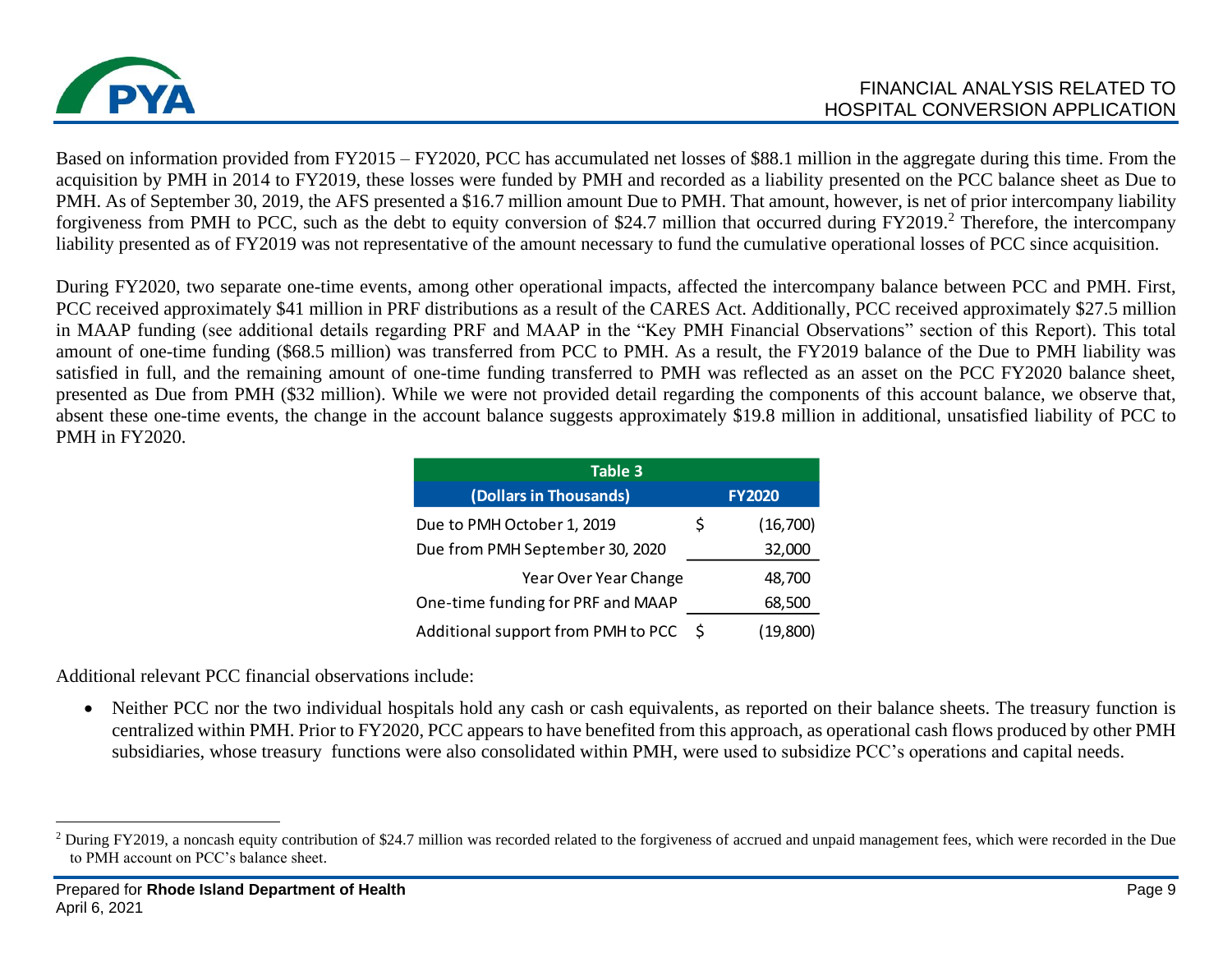

This is a standard practice for integrated health systems. However, the cumulative liability incurred by PCC from FY2015 through FY2019 demonstrates its dependency on PMH to fund operations and capital needs.

- PMH charges a management fee to PCC for centralized administrative and support services. In FY2019, these management fees approximated 2.0% of NPSR. Based on PYA experience, this management fee is not materially inconsistent with rates charged to operating entities by integrated health systems for centralized support services.
- Per the PCC FY2020 AFS, its FY2020 and FY2019 direct and indirect expenses for the provision of charity care approximated \$1,094,000 and \$501,000, respectively, or 0.3% and 0.15% of total operating expenses.<sup>3</sup> Based on our experience, this level of reported charity care, even for investor owned hospital companies, is low. See *Table 7* for a comparison to other investor owned hospital companies. However, relevant also to this observation is the fact that Rhode Island has expanded its Medicaid program, known as Rhode Island Medical Assistance Program, under the ACA. This expansion, in theory, reduces the number of residents who are deemed eligible for charity care. The auditor notes PCC provides services to other medically indigent patients under various state Medicaid programs; however, the costs for those services which was not fully reimbursed from the Medicaid programs was not defined.

As presented within the statement of cash flows of PCC's AFS, purchases of property, improvements, and equipment by PCC for FY2017 through FY2020 averaged \$7.8 million, which equated to replacing approximately 66% of the annual depreciated value of PCC assets. This suggests there is a potential level of deferred capital investment in recent fiscal years, as high performing and growing health systems reinvest at levels closer to average annual depreciation so as to support growth. A comparison of this capital spending to depreciation expense for other investor owned hospital companies is included in *Table 7*.

| Table 4                                                                     |    |            |    |            |    |            |    |           |   |            |
|-----------------------------------------------------------------------------|----|------------|----|------------|----|------------|----|-----------|---|------------|
| <b>Prospect CharterCARE</b>                                                 |    |            |    |            |    |            |    |           |   |            |
| <b>FY2018</b><br><b>FY2019</b><br><b>FY2020</b><br><b>FY2017</b><br>Average |    |            |    |            |    |            |    |           |   |            |
| Capital Expenditures                                                        |    | 7.043.000  | Ś  | 8,973,000  |    | 9,926,000  | S  | 5,273,000 | S | 7,803,750  |
| Depreciation Expense                                                        | S. | 12,200,000 | Ŝ. | 13,222,000 | \$ | 13,100,000 | Ŝ. | 8,815,000 | Ś | 11.834.250 |
| Capital Expenditures as a<br>% of Depreciation Expense                      |    | 57.73%     |    | 67.86%     |    | 75.77%     |    | 59.82%    |   | 65.94%     |

A summary of PCC's historical capital expenditures as shown in the AFS is included in the below table:

<sup>&</sup>lt;sup>3</sup> PCC's charity costs are estimated by calculating a ratio of cost to gross charges and then multiplying that ratio by the gross uncompensated charges associated with providing care to charity patients.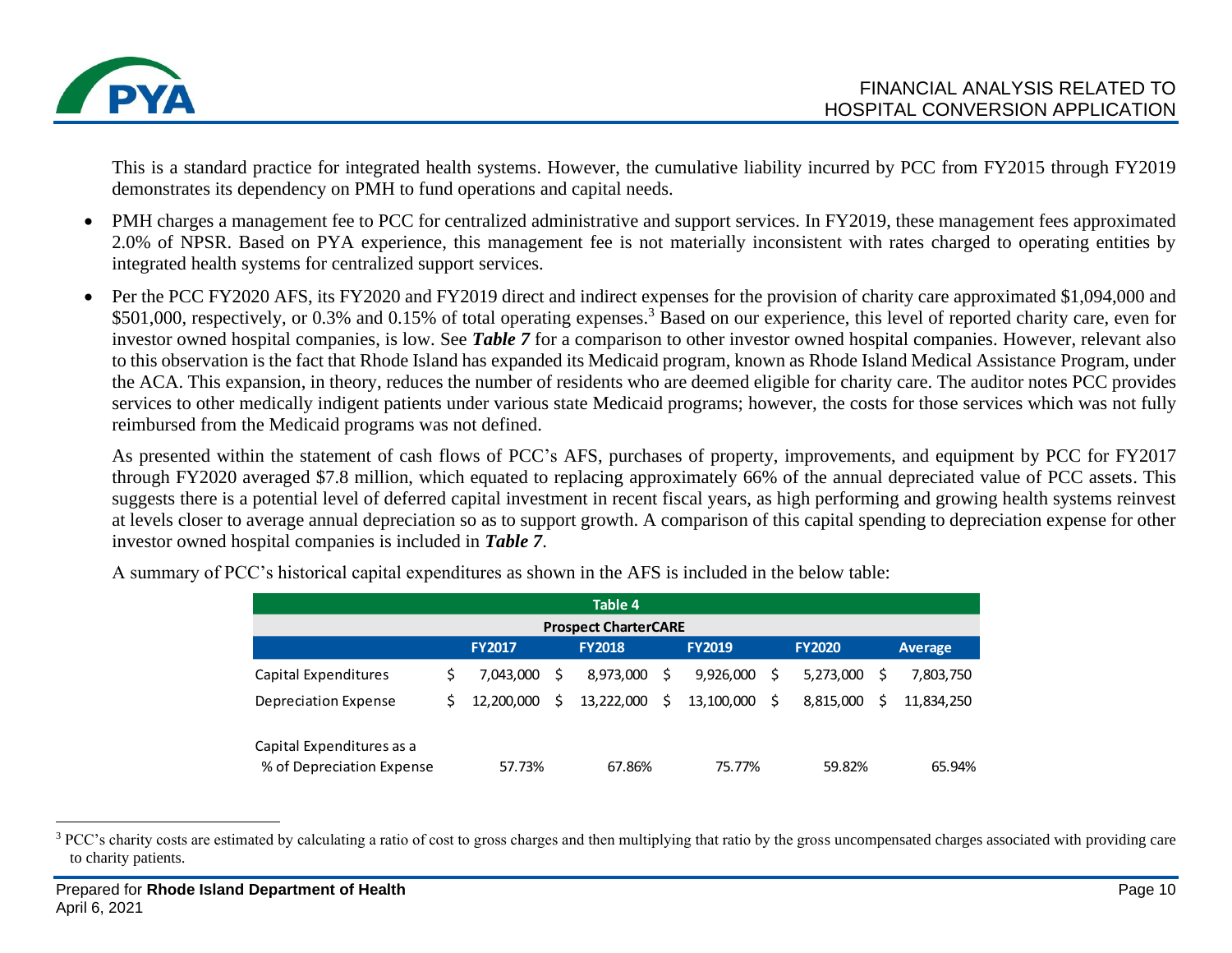

However, Mr. Lee asserted in his SUO that PMH has invested over \$100 million in the PCC facilities since the acquisition. PYA was not provided with the information prior to FY2017 necessary to analyze this claim. Mr. Lee referenced significant emergency room, oncology services, and behavioral health facility investments within his SUO.

The independent monitor for the 2014 HCA decision, AMI, indicated in their December 23, 2020 report that the information submitted by PCC to evidence routine capital expenditures was sufficient to support that PCC had complied with the \$10 million per year routine capital expenditure requirement for FY2015 through FY2018 as required in the May 16, 2014 HCA decision. Furthermore, AMI indicated that the documentation submitted by PCC demonstrated that PCC complied with and exceeded the revised long-term capital commitment of \$62.5 million.

Per information provided by PCC, its FY2021 capital budget is \$17.9 million. Approximately \$10 million of the budget is associated with facility capital expenditures funded through PACE financing (see below observation for details). PACE financing is debt assumed by PCC for which proceeds must be used for certain facility related expenditures. Therefore, the FY2021 capital budget for routine capital replacement and other facility investment needs, after adjusting for the PACE financing, is commensurate with prior periods analyzed.

- RWMC entered into the PACE financing agreement in May 2020 to improve energy efficiency, financing up to \$42 million for property renovations. Per the PMH FY2020 AFS, as of September 30, 2020, \$27 million had been expended and recognized as a liability with \$15 million remaining in escrow. In January 2021, PCC entered into another PACE agreement to finance approximately \$18 million of qualified renovations at OLF. The financed amounts are to be repaid through non-ad valorem assessments collected through PCC property tax bills through 2046. Security on the loan includes a levy and lien against certain real property of RWMC and OLF.
- PCC real property assets were excluded from the MPT transaction. (see "Key PMH Financial Observations" for more detail related to the MPT transaction). However, as a part of the MPT transaction, PMH entered into a promissory note (the "TRS Note"), with an original principal amount approximating \$113 million. The promissory note carried an initial interest rate of 7.5%, which increases annually between 2% and 4%. The promissory note also has a balloon payment due on August 31, 2022 and must be either: (i) paid in full at that date, (ii) amended to extend the maturity date, or (iii) satisfied through the sale and subsequent leaseback of the RWMC and OLF real property assets which is contractually allowed per the agreement. However, the TRS Note is not secured by any PCC real or personal property.<sup>4</sup> No evidence was provided to PYA which illustrates how repayment of the TRS Note will be addressed. If the PCC facilities are sold to meet this obligation, PCC's ability, in and of itself, to access additional sources of capital could be limited as collateralizing assets would be significantly reduced.

<sup>4</sup> E. Samuels confirmation of facts letter dated July 22, 2020, as provided by Applicants.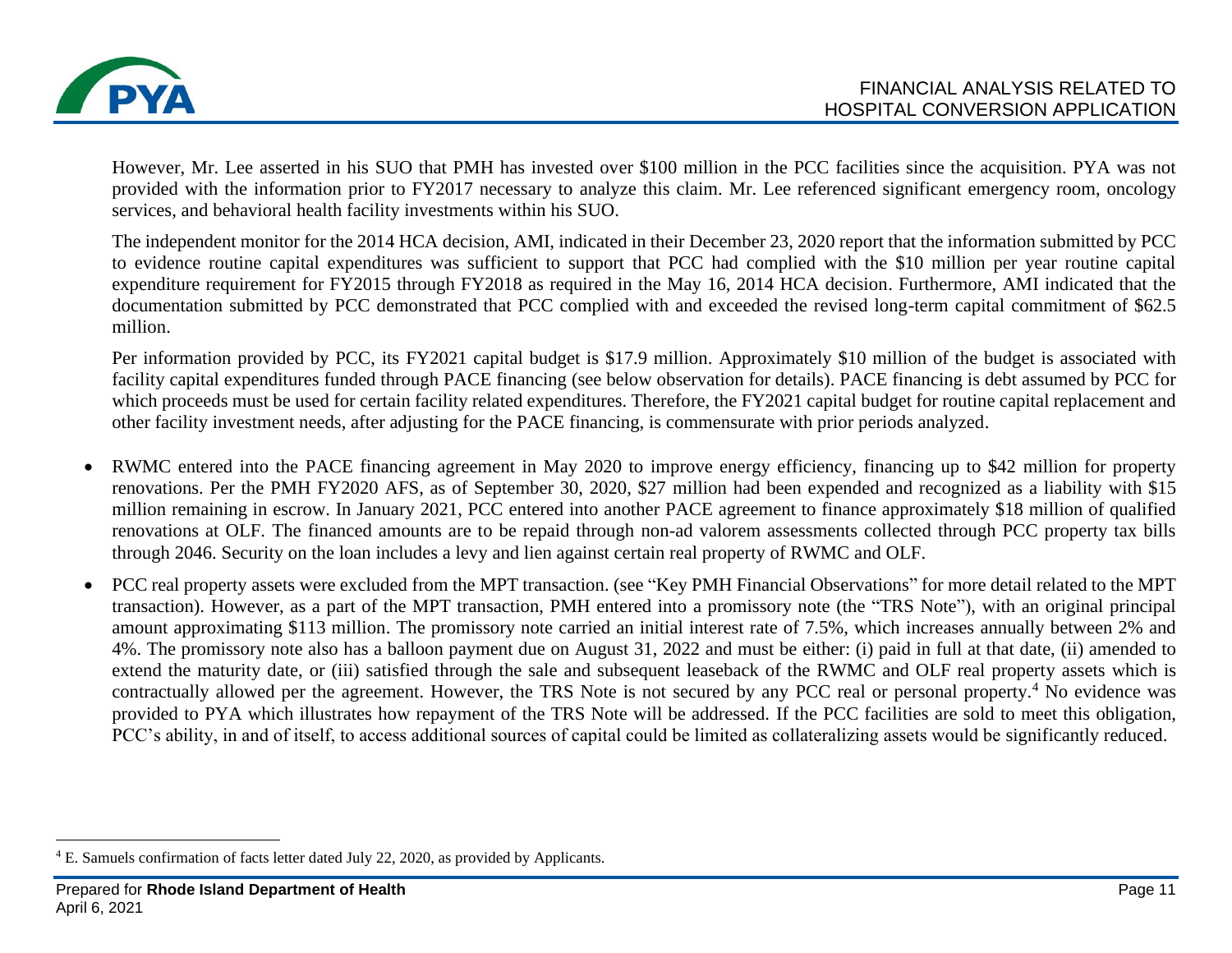

• Even though pension obligations were not assumed by PMH in the original 2014 transaction, in December 2020, various IH subsidiaries entered into a settlement agreement to pay \$27.5 million in exchange for release from ongoing litigation regarding pension funding. PCC does not hold the ongoing pension liability and, of the \$27.5 million, approximately \$22.5 million was expensed in the year ended September 30, 2020 and approximately \$5 million was allocated to the purchase price of the 15% residual ownership in PCC held by CCCB. It appears this settlement suggests no further claims will be brought related to the Rhode Island pensions.

#### **KEY PMH FINANCIAL OBSERVATIONS**

Observations regarding the Proposed Transaction's impact on PMH's financial statements and its ability to access capital are relevant considerations in the context of the Applicable Criteria. The financial results reported by PMH from FY2017 through FY2020 are erratic. Operational performance declined through FY2019, as quantified in net income/(loss) and EBITDA, per the AFS. Several factors contribute to these erratic operational results during the four-year period, including events characterized as non-recurring in nature such as an EMR system conversion in FY2019 and the impacts, including non-recurring governmental assistance associated with the nationwide COVID-19 public health emergency. That stated, PMH's financial condition, absent governmental assistance associated with the COVID-19 public health emergency, could raise questions regarding the ongoing financial viability of PMH to support its subsidiaries, including PCC. The following information summarizes PMH's recent financial results over the last four years:

|                                       |               |               |               |               | Table 5                        |                                                 |           |                |                |              |
|---------------------------------------|---------------|---------------|---------------|---------------|--------------------------------|-------------------------------------------------|-----------|----------------|----------------|--------------|
| (Dollars in Thousands)                | <b>FY2017</b> | <b>FY2018</b> | <b>FY2019</b> | <b>FY2020</b> | (Dollars in Thousands)         | <b>FY2018</b><br><b>FY2017</b><br><b>FY2019</b> |           |                | <b>FY2020</b>  |              |
| <b>Income Statement</b>               |               |               |               |               | <b>Cash Flow Statement</b>     |                                                 |           |                |                |              |
| <b>Total Net Revenue</b>              | \$2,914,497   | \$2.893.888   | \$2,849,198   | \$2,733,388   | Cash from Operating Activities | Ś.                                              | 50,239    | (5, 962)<br>-S | (71,448)<br>-S | 412,236<br>Ś |
| <b>Total Operating Expenses</b>       | 2,847,665     | 2,888,619     | 2,853,052     | 2,836,702     | Cash from Investing Activities |                                                 | (90, 461) | (108, 799)     | (65, 587)      | (4,670)      |
| Net Operating Income (Loss)           |               |               |               |               | Cash from Financing Activities |                                                 | 37,744    | 95,346         | 181,432        | (72,833)     |
| before grants and investments         | 66,832        | 5,269         | (3,854)       | (103, 314)    |                                |                                                 |           |                |                |              |
| Net Income (Loss)                     | 34,252        | (244, 165)    | (297,736)     | (99, 610)     |                                |                                                 |           |                |                |              |
| <b>EBITDA</b>                         | 212,344       | 36,512        | (48, 613)     | 89,762        | Liquidity                      |                                                 |           |                |                |              |
|                                       |               |               |               |               | <b>Total Cash</b>              |                                                 | 27,109    | 7,694          | 52,091         | 386,824      |
| <b>Balance Sheet</b>                  |               |               |               |               | Available Line of Credit       |                                                 | 29,900    | 41,000         | 175,600        | 210,800      |
| <b>Total Assets</b>                   | 1,862,400     | 1,818,633     | 1,866,367     | 2,042,389     |                                |                                                 |           |                |                |              |
| <b>Total Liabilities</b>              | 1,795,084     | 2,440,982     | 2,836,427     | 3,102,004     |                                |                                                 |           |                |                |              |
| Total Stockholders Equity (Deficit)   | 67,316        | (622, 349)    | (970,060)     | (1,059,615)   |                                |                                                 |           |                |                |              |
| Net Working Capital Surplus (Deficit) | 27,932        | (136, 886)    | 58,335        | 130,032       |                                |                                                 |           |                |                |              |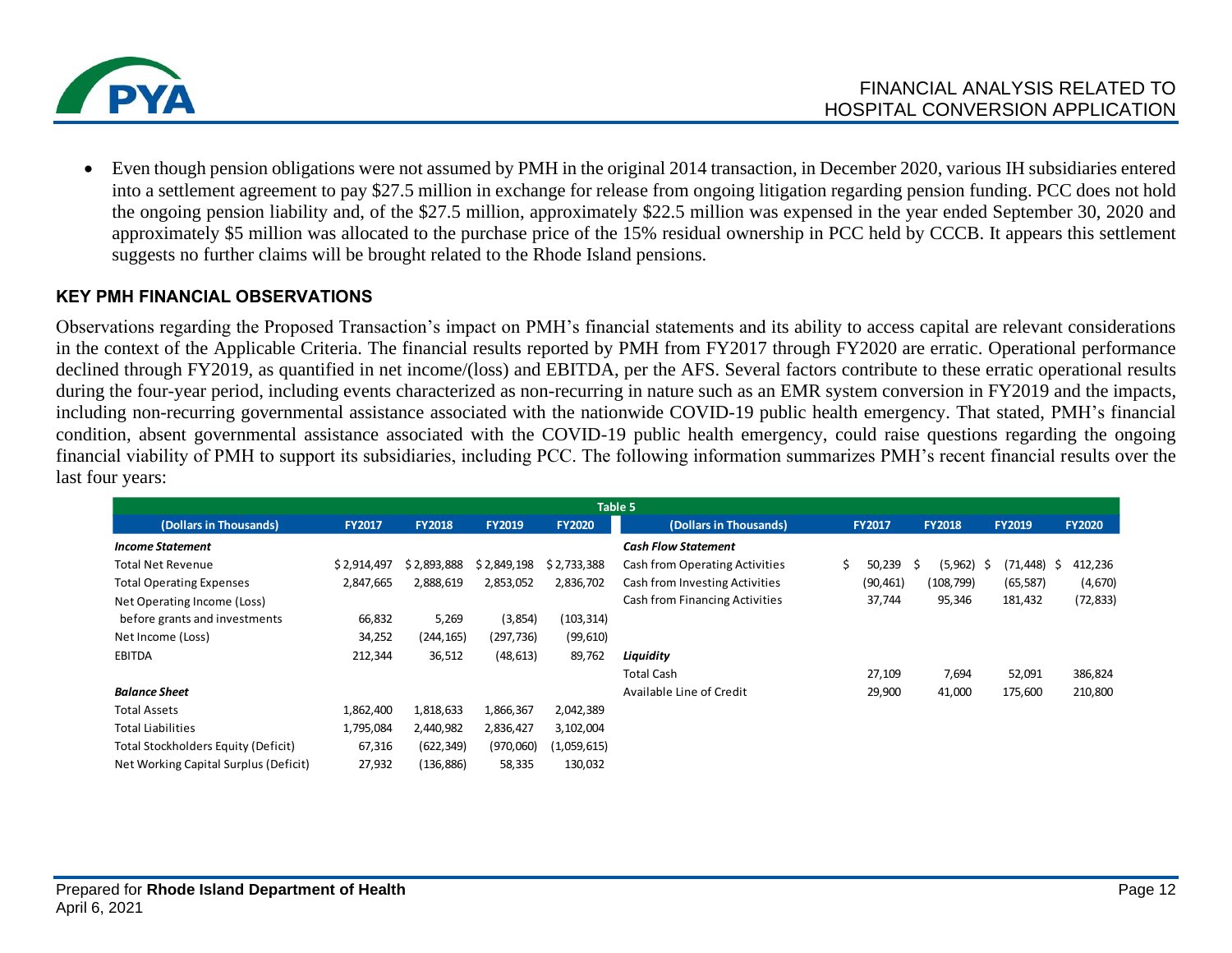

| Table 6                                               |               |               |               |               |                  |  |  |  |
|-------------------------------------------------------|---------------|---------------|---------------|---------------|------------------|--|--|--|
|                                                       | <b>PMH</b>    |               |               |               |                  |  |  |  |
|                                                       | <b>FY2017</b> | <b>FY2018</b> | <b>FY2019</b> | <b>FY2020</b> | <b>Comments</b>  |  |  |  |
| Liquidity                                             |               |               |               |               |                  |  |  |  |
| Current ratio                                         | 1.04          | 0.85          | 1.07          | 1.14          | Higher is better |  |  |  |
| NWC % to Revenue                                      | 1.78%         | $-3.65%$      | 4.59%         | 7.42%         | Higher is better |  |  |  |
| Activity                                              |               |               |               |               |                  |  |  |  |
| Days cash on hand                                     | 3.61          | 1.00          | 6.90          | 53.53         | Higher is better |  |  |  |
| Days in accounts receivable                           | 44.95         | 40.04         | 39.28         | 38.56         | N/A              |  |  |  |
| Days in accounts payable                              | 41.13         | 37.81         | 33.88         | 51.44         | N/A              |  |  |  |
| Leverage                                              |               |               |               |               |                  |  |  |  |
| Liabilities to total assets                           | 96.39%        | 134.22%       | 151.98%       | 151.88%       | Lower is better  |  |  |  |
| Profitability                                         |               |               |               |               |                  |  |  |  |
| <b>EBITDA Margin</b>                                  | 7.29%         | 0.63%         | $-2.76%$      | 3.28%         | Higher is better |  |  |  |
| Capital Spending                                      |               |               |               |               |                  |  |  |  |
| Capital Expenditures/Depreciation<br>and Amortization | 54.44%        | 82.94%        | 56.60%        | 32.92%        | Higher is better |  |  |  |

Furthermore, certain financial metrics calculated from the AFS of PMH over the previous four FYs are as follows: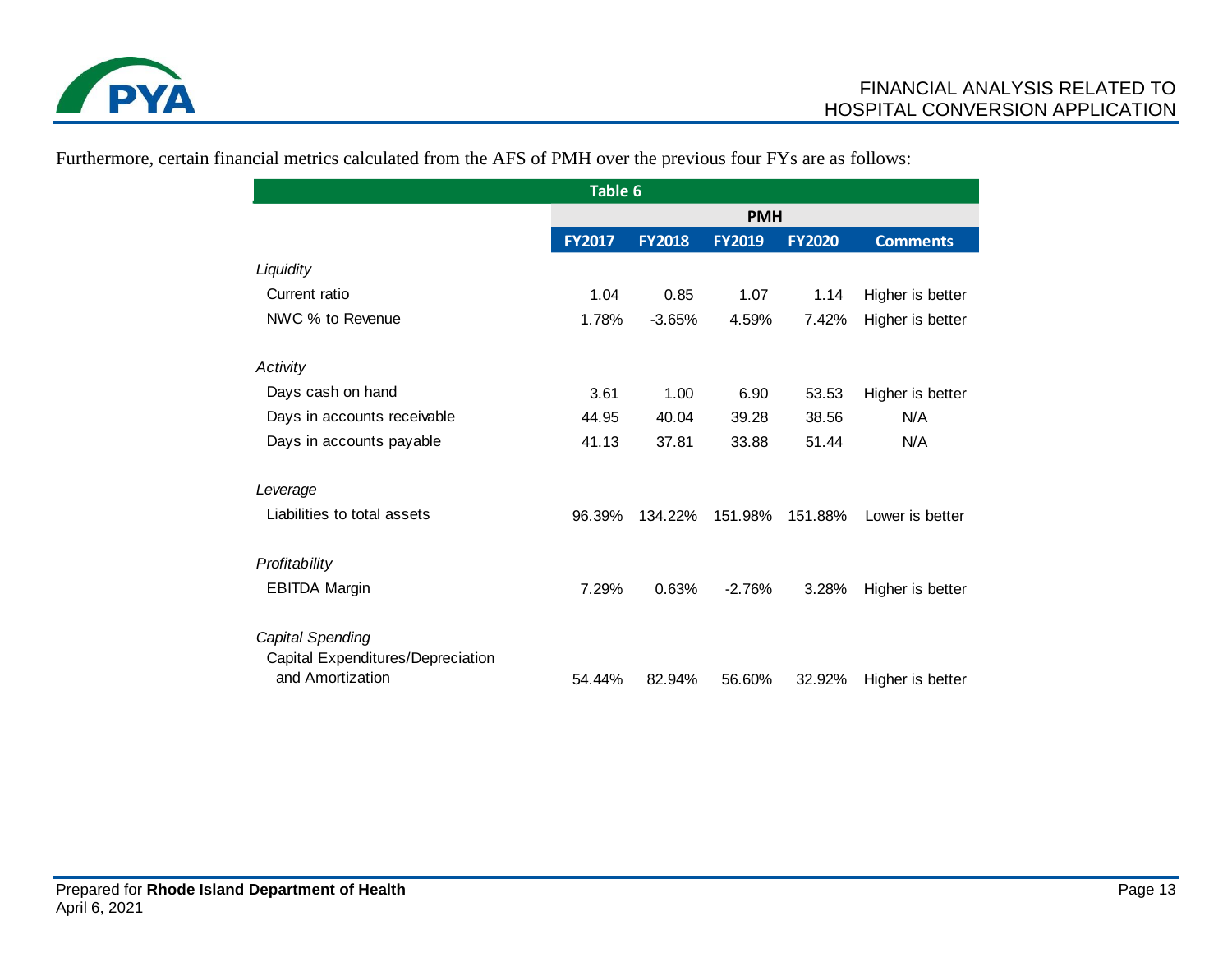

The below table shows a comparison of PMH financial metrics to those calculated from peer group data.

| Table 7                                            |               |                   |                  |                  |                  |                  |  |  |  |
|----------------------------------------------------|---------------|-------------------|------------------|------------------|------------------|------------------|--|--|--|
|                                                    | <b>PMH</b>    | <b>Peer Group</b> | HC               | <b>THC</b>       | <b>CHS</b>       |                  |  |  |  |
|                                                    | <b>FY2020</b> | <b>Average</b>    | <b>TTM 09/20</b> | <b>TTM 09/20</b> | <b>TTM 09/20</b> | <b>Comments</b>  |  |  |  |
| Activity                                           |               |                   |                  |                  |                  |                  |  |  |  |
| Days in accounts receivable                        | 38.56         | 52.10             | 46.26            | 50.34            | 59.72            | N/A              |  |  |  |
| Days in accounts payable                           | 51.44         | 24.34             | 27.17            | 22.49            | 23.34            | N/A              |  |  |  |
| Leverage                                           |               |                   |                  |                  |                  |                  |  |  |  |
| Liabilities to total assets                        | 151.88%       | 99.58%            | 97.45%           | 92.36%           | 108.94%          | Lower is better  |  |  |  |
| Profitability                                      |               |                   |                  |                  |                  |                  |  |  |  |
| <b>EBITDA Margin</b>                               | 3.28%         | 15.38%            | 18.89%           | 13.79%           | 13.45%           | Higher is better |  |  |  |
| Capital Spending                                   |               |                   |                  |                  |                  |                  |  |  |  |
| Capital Expenditures/Depreciation and Amortization | 32.9%         | 87.6%             | 122.1%           | 65.6%            | 75.2%            | Higher is better |  |  |  |
| <b>Charity Care</b>                                |               |                   |                  |                  |                  |                  |  |  |  |
| Charity care as % of Operating expenses            | 0.23%         | 1.92%             | 3.73%            | 0.90%            | 1.14%            | Higher is better |  |  |  |

|                   | <b>FY19</b> |                   |      |            |            |                  |  |  |
|-------------------|-------------|-------------------|------|------------|------------|------------------|--|--|
|                   |             | <b>Peer Group</b> |      |            |            |                  |  |  |
|                   | <b>PMH</b>  | <b>Average</b>    | HC   | <b>THC</b> | <b>CHS</b> | <b>Comments</b>  |  |  |
| Activity          |             |                   |      |            |            |                  |  |  |
| Days cash on hand | 6.90        | 5.98              | 5.46 | 5.88       | 6.60       | Higher is better |  |  |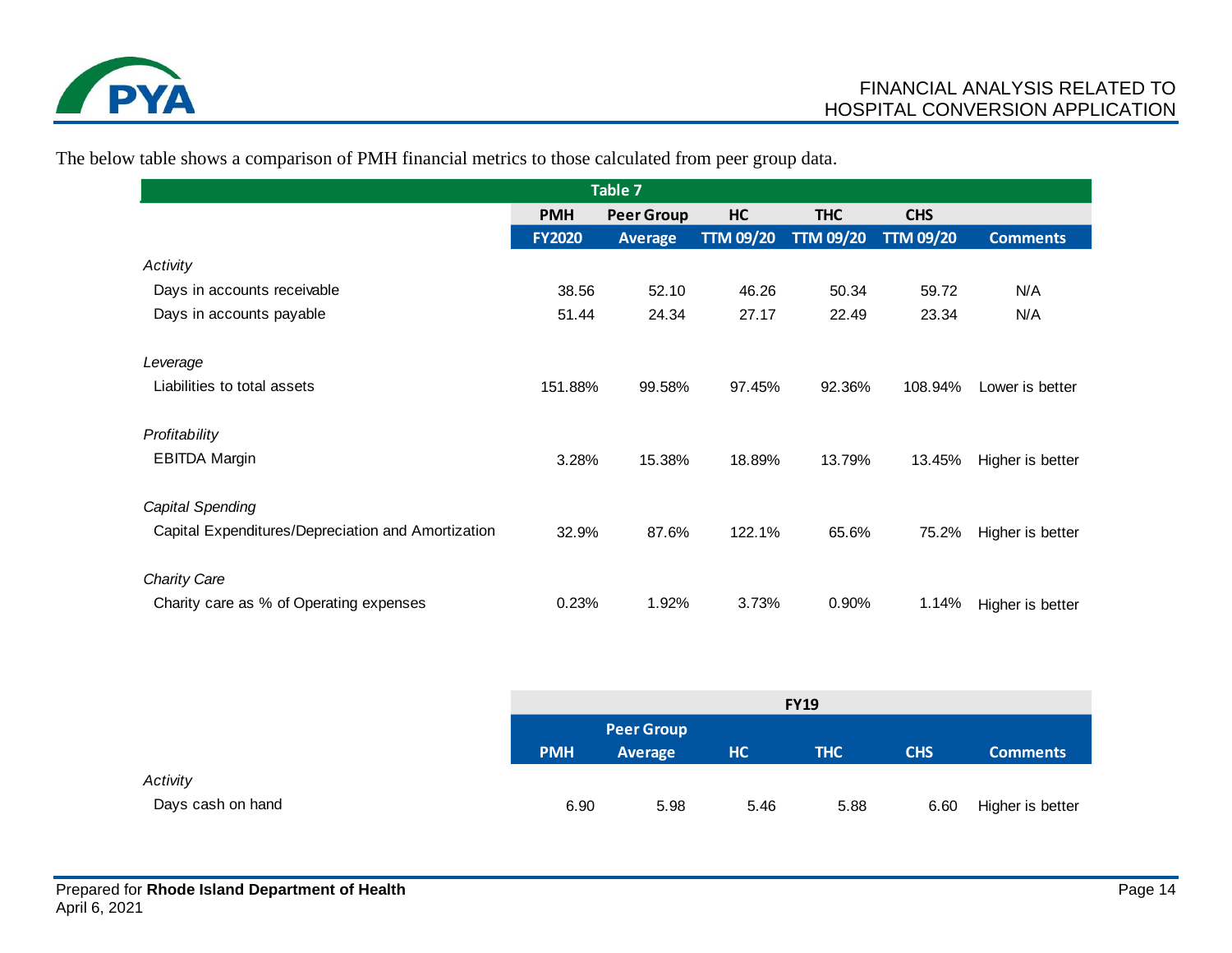

The following observations report events and circumstance affecting PMH's financial results, liquidity, and capital structure as noted in our analysis of the information provided and within the SUOs:

- In FY2018<sup>5</sup>, the PMH Board of Directors authorized dividends to be paid to stockholders of approximately \$457 million ("2018 Dividend"). PMH recorded operating income (before interest expense and other financing related costs) of approximately \$8 million and a net loss before income taxes of approximately \$127 million during FY2018. The 2018 Dividend was financed via a recapitalization whereby PMH entered into new debt obligations approximating \$1.12 billion. In addition to funding the 2018 Dividend, this new debt was used to refinance prior debt facilities, pay certain expenses associated with the refinance, prefund approximately \$40 million of pension liabilities to PMH's subsidiaries (none of which related to PCC), make payments to certain option holders under the dividend recapitalization, and to finance certain working capital and operational needs of PMH and its subsidiaries. These actions contributed to the resulting FYE2018 stockholders' deficit balance of approximately \$623 million, compared to stockholders' equity at FYE2017 of approximately \$67 million. Also, the FYE2018 financial statements reported a working capital deficit of approximately \$137 million, compared to a working capital surplus of approximately \$28 million for FYE2017. The 2018 Dividend extracted cash from PMH equivalent to 60 days of operating expenses.<sup>6</sup> At September 30, 2018, PMH cash and cash equivalents of \$7.7 million was sufficient to cover approximately 1 day of PMH's operating expenses. At that date, PMH had an outstanding balance on the amended revolving credit facility of approximately \$208 million, with an available balance on the line of credit of approximately \$41 million (sufficient to cover approximately 5 days of PMH's operating expenses).
- On August 23, 2019, PMH closed a series of transactions with MPT, a publicly traded REIT, whereby PMH sold to MPT hospital real estate assets in California, Connecticut, and Pennsylvania for an aggregate purchase price approximating \$1.386 billion<sup>7</sup>. Proceeds from the sale were utilized, in part, to extinguish the long-term debt assumed in FY2018. Concurrent with the real estate transactions, PMH entered into two master lease agreements whereby the assets sold to MPT were leased back for an initial 15-year term with options to extend. These long-term lease arrangements are recorded on the PMH balance sheet as liabilities. No Rhode Island facilities were included in the MPT sale/leaseback transactions. In addition to this sale/leaseback transaction and other transactions between MPT and PMH involving PMH real property assets, MPT and PMH entered into the aforementioned TRS Note which can be satisfied, among other alternatives, by entering into a sales/leaseback transaction for the PCC facilities.
- During FY2019<sup>8</sup>, an additional \$44.0 million was paid to stockholders, which was mostly offset by capital contributions from stockholders during FY2019 of \$41 million. We understand this \$41 million was to inject capital into PMH to support operations during a transition to a new EMR. Also, during FY2019, PMH also agreed with lenders to expand its maximum revolving credit facility from \$250 million to \$285 million,

- <sup>7</sup> FY2019 PMH AFS.
- <sup>8</sup> FY2019 PMH AFS.

<sup>5</sup> FY2018 PMH AFS.

<sup>6</sup> Operating expenses in days cash on hand calculations exclude interest, depreciation, and amortization expense.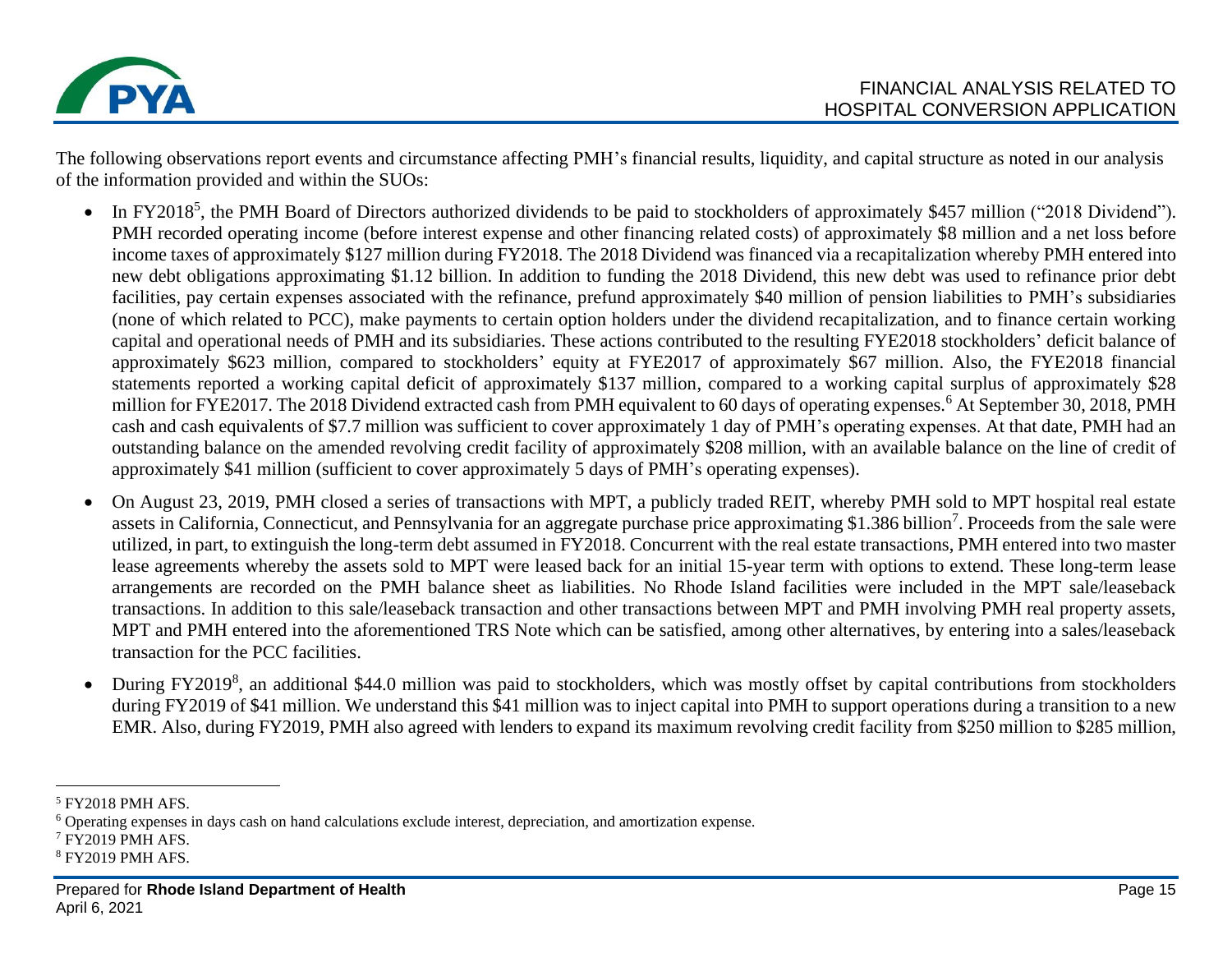

with subsequent reductions totaling \$30 million upon closures of two hospital facilities. At September 30, 2019, the outstanding balance and available balance on the revolving credit facility approximated \$70 million and \$176 million, respectively, per the FY2019 AFS.

• In response to the global COVID-19 pandemic, the CARES Act afforded healthcare providers with liquidity in the form of stimulus payments to offset qualifying and substantiated expenses incurred in response to the pandemic, in addition to revenues lost by providers as a result of certain care being eliminated or postponed for public health reasons. The CARES Act also provided the opportunity for healthcare providers to receive advances on Medicare reimbursement via the MAAP. Per the 2020 PMH AFS, PMH received approximately \$183 million in PRF stimulus payments and approximately \$276 million associated with MAAP. Repayments are not required on PRF distributions to the extent the provider recipient can justify, report, and support that the distributions were used to offset qualifying expenses and lost revenue as defined in pronouncements from HHS.

Per the PMH FY2020 AFS, all but \$10.4 million of the PRF stimulus payments were recognized into operating income during FY2020. The MAAP will be recovered via withholdings of future Medicare reimbursement due to providers over a 17-month period beginning at the oneyear anniversary of the provider's initial MAAP recipients.

These two one-time funding sources contributed to a dramatic increase in PMH's cash and cash equivalent balance, increasing \$334 million over the reported FY2019 balance to a total balance of \$387 million at September 30, 2020. As a result of this increase, PMH's cash available to cover operating expenses as of September 30, 2020 increased to approximately 52 days. However, as noted, the full \$276 million in cash held by PMH at September 30, 2020 associated with MAAP will be recovered via reduced reimbursement from Medicare starting in April 2021. If the \$276 million is removed from the reported FY2020 cash and cash equivalents, the remaining funds cover approximately 15 days of operating expenses. Per the 2020 PMH AFS, at September 30, 2020, PMH did not have an outstanding balance on its revolving line of credit, and the available balance to borrow was approximately \$211 million (which amounts to approximately 28 days of operating expenses).

These patterns in operational performance and recapitalization are relevant because PMH has somewhat limited ability, in the form of current liquidity especially after recoupment of MAAP funds, to weather additional or continued financial challenges. That, in turn, is a risk to the ongoing financial viability of PCC as a PMH subsidiary. Such challenges can be mitigated by accessing additional sources of capital; however, PMH is already extremely leveraged and has limited unencumbered assets to collateralize additional debt financing. If the effects of the Proposed Transaction have material impacts on PMH's financial position, or creates additional challenges with respect to its ability to access capital, the financial risk associated with the ability to fund ongoing operations and capital needs of the PCC entities is also increased.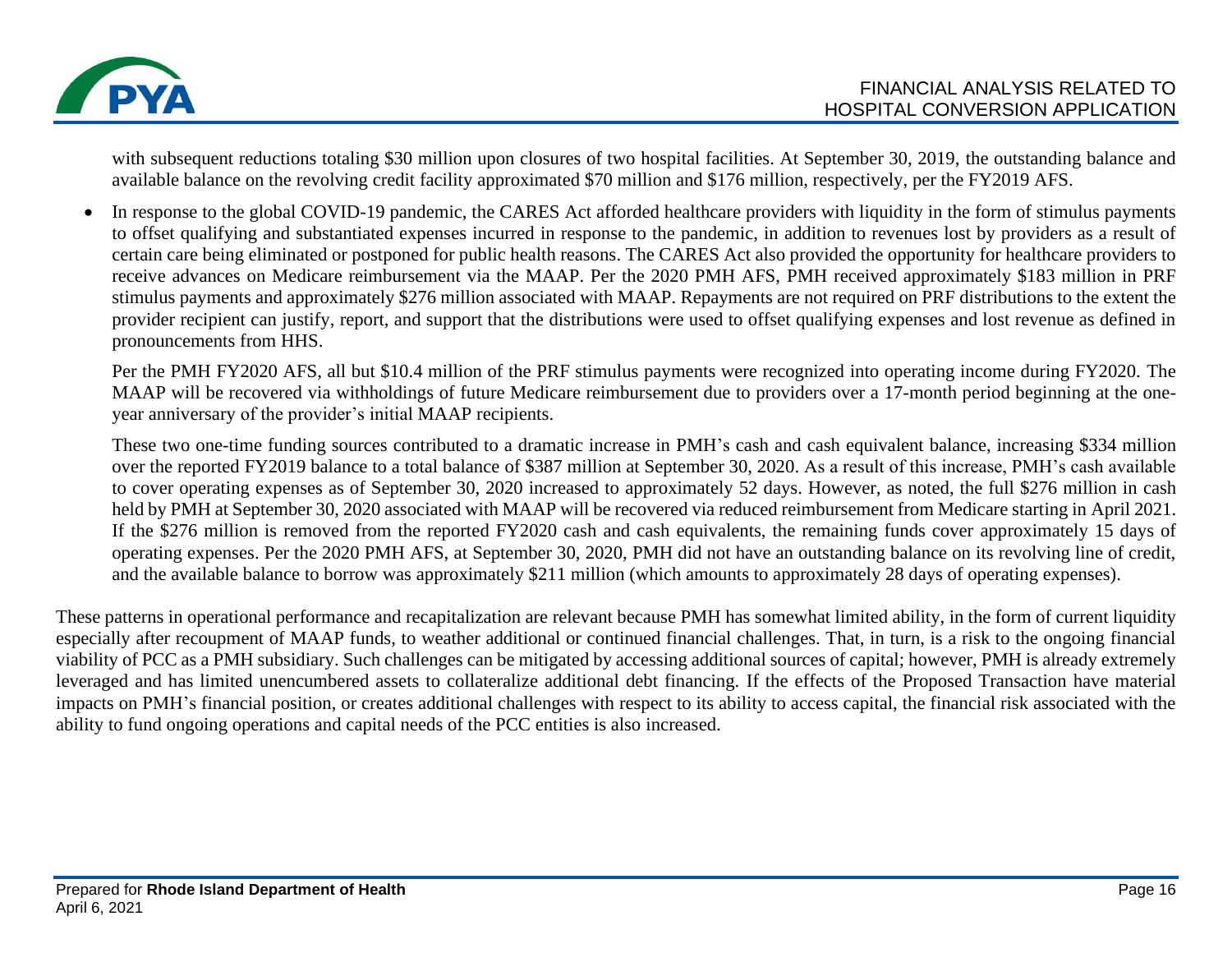

### **KEY PROPOSED TRANSACTION OBSERVATIONS**

PYA analyzed how the Proposed Transaction could impact the Applicable Criteria. The most relevant considerations appear to be twofold: 1) what impact does the Proposed Transaction have on the ability of IH and its related subsidiaries, including PMH, to access capital and 2) how does the Proposed Transaction's consummation affect IH's and its related entities' financial condition, including liquidity, cash flow, operating results, and net asset balance. Our observations related to these matters are as follows:

### **Access to Capital**

A key financial consideration is whether the Proposed Transaction will impact PMH's ability to access capital to fund operations and investments. PYA was provided no information suggesting that LGP, and specifically GEI as the owners in IH, has invested additional capital in IH, as PMH's corporate parent entity, since the acquisition of PCC in 2014, with the exception of capital contributions equal to GEI's portion of the \$41 million capital call in FY2019. That contribution appears to be essentially a shareholder loan to provide short term liquidity during the 2019 system conversion and was subsequently returned in the form of dividends. Per the SUOs from Mr. Baumer and Ms. Wagner, no additional investments beyond the initial 2010 capital investment in IH in an amount approximating \$151 million have been made by GEI in IH.<sup>9</sup> As described previously in this Report, some, perhaps most, of the dividends received by GEI from IH resulted from the \$457 million 2018 Dividend to IH shareholders as a part of a dividend recapitalization. At that time, we understand GEI held a majority of the stock in IH.

Furthermore, while PYA was not provided information pertaining to GEI, Ms. Wagner and Mr. Baumer stated in their respective SUOs that the GEI funds are at the end of their life and are contractually required per the terms of the investor agreements to liquidate held investments. IH has utilized the two automatic extensions allowing IH extended use of the funds per the investor agreement, and IH must now close the funds.

The ability of any entity to access capital is impacted by several considerations, including, but not limited to, operational performance, assets to serve as collateral, personal guarantees, etc. As discussed previously in this Report, PMH is in a highly leveraged position. As a result, it remains unclear whether PMH would be able to obtain incremental capital investments and/or access debt funds. The sale/leaseback transaction(s) described previously remains as an option available to PMH to access funding. The amount of capital available through this mechanism is unknown, however, as the value of the collateral necessary for such a transaction has not been quantified. Whether or not GEI remains an investor in IH going forward is only one variable when evaluating the amount of capital IH and PMH are able to access. Indeed, the ability of the IH, PMH, or their collective subsidiaries to produce positive operating results, and as a result, positive returns on any invested funds would be a key consideration for any lender or investor.

<sup>9</sup> Ms. Wagner and Mr. Baumer are Partners with Leonard Green & Partners and Board members of IH and PMH.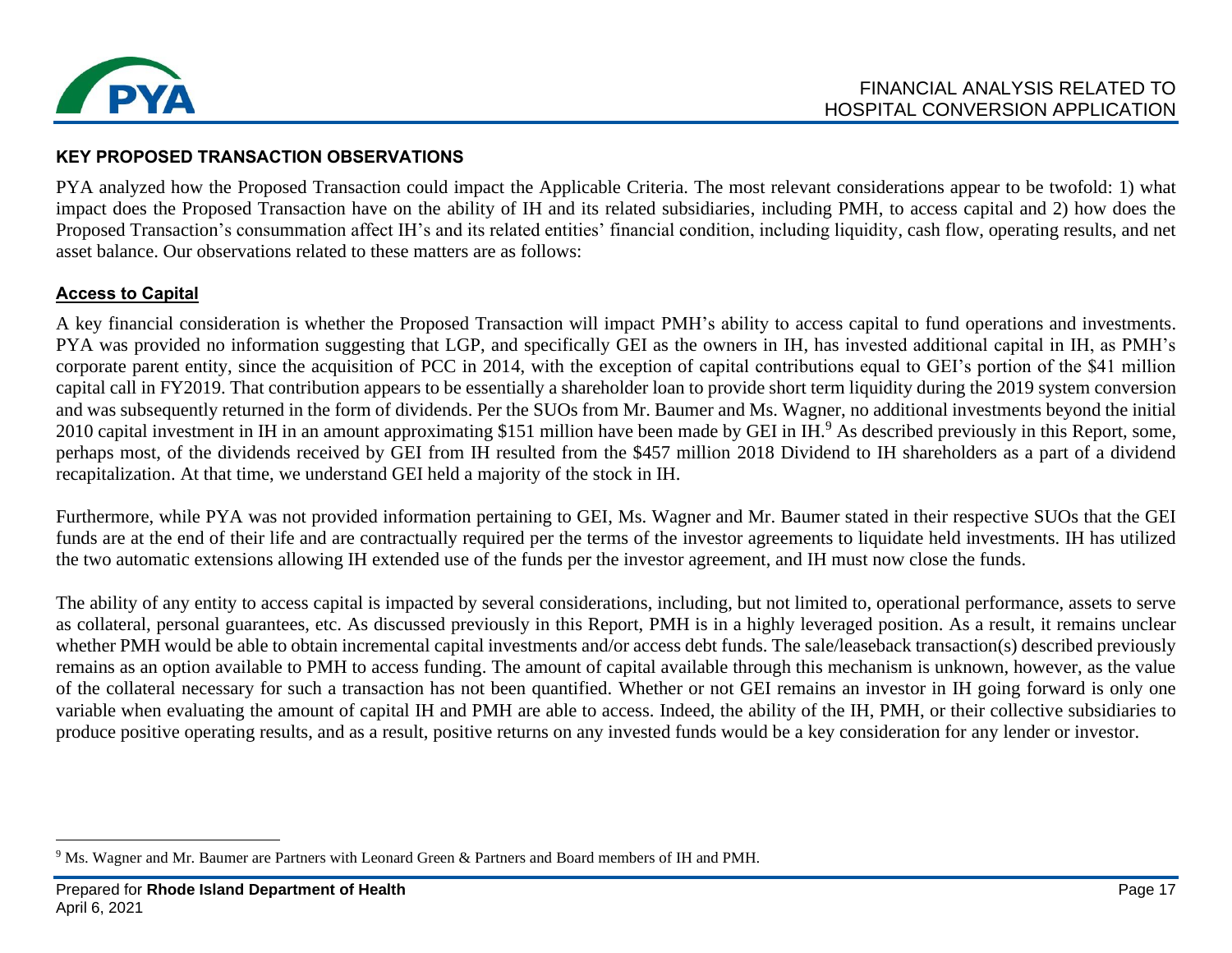

#### **Financial Impact of Proposed Transaction on Transacting Parties**

Per the Merger Agreement, the agreed upon cash consideration at close of the Proposed Transaction is \$11,940,992. PYA was provided no further analysis to substantiate this amount, such as third-party fair market value analyses or fairness opinions. Furthermore, in their respective SUOs, Mr. Baumer, Ms. Wagner and Mr. Lee asserted that the amount was agreed upon between the Transacting Parties.<sup>10</sup> In addition to the cash to be paid upon closing the Proposed Transaction, the Merger Agreement also appears to, in effect, release GEI from any portion of existing liabilities and future obligations related to IH and its subsidiaries. As stated in the FY2020 PMH AFS, total current and long-term liabilities held by PMH approximated \$3.1 billion. As a result of the Proposed Transaction, our understanding is IH will fund the cash payment, via the merger, for the net purchase price of approximately \$11.9 million, and will retain all other assets and liabilities of IH and its subsidiaries. This component of the Proposed Transaction marginally, but directly, impacts PMH's net assets, cash flow, and liquidity.

Existing stockholders, Mr. Lee and Mr. Topper, held approximately 34% of the stock in IH at time of the Application, and will hold 100% if the Proposed Transaction is approved and consummated.<sup>11</sup> Furthermore, those proposed sole owners are also operators and leaders in the operating entities. This is a different dynamic than a sale of all or the majority of the stock to an external investor, as this transaction should have more continuity in leadership and less disruption on operations. The transaction will result in a change in the board governance, with LGP vacating 3 of the 5 IH board seats.<sup>12</sup> It is yet to be determined how this change in board composition may positively or negatively impact governance and leadership of PMH.

### **OTHER CONSIDERATIONS RELEVANT TO PMH AND PCC**

There are many risks faced by the healthcare provider industry, including but not limited to, public policy and regulatory changes, macro-economic shifts, payer reimbursement changes, impacts of public health emergencies and natural disasters, skilled labor availability, supply chain continuity, regulatory compliance investigations, etc. The scope of this Report is not to consider all those risks. But, specific to observations relevant to the Proposed Transaction and its impact on the ongoing support and viability of PCC to provide essential healthcare services to the residents of Rhode Island, some risks exist in any change of majority ownership of an entity, not specifically this circumstance. We are not able to make observations regarding whether any of these risks could materialize under this particular Proposed Transaction, as we have no information on management's prior actions, and it was not in our scope to evaluate the efficacy or motives of management. But we recognize, agnostic to particular industries or individual entities, majority owners do have legal rights and ability to affect change in an organization. In this particular case, certain minority owners (who are also executive leaders and operators of the business) will become majority owners, increasing their legal ability to make changes. Therefore, these observations simply recognize the changing dynamics which could occur in any change in majority stockholders. Based on our limited information, the following could influence decisions on how PCC is funded going forward:

<sup>&</sup>lt;sup>10</sup> Mr. Sam Lee is Chief Executive Officer of PMH and a Board member of IH, PMH, and PCC, among other entities.

<sup>&</sup>lt;sup>11</sup> Derived from the Application, page 1154.

 $12$  Derived from the Application, page 1154.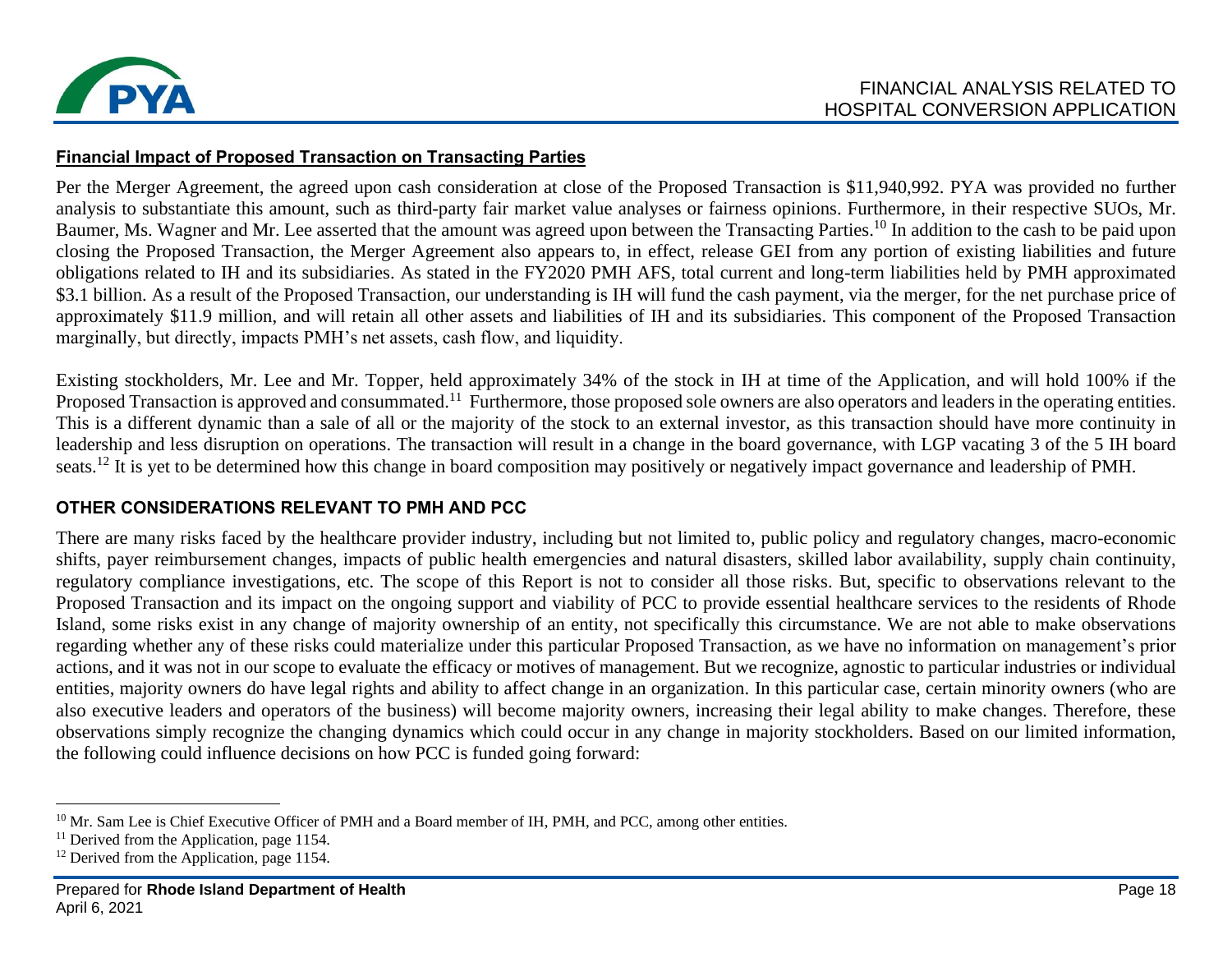

- PMH is a conglomerate of various healthcare operations across multiple states. Some operations will generate positive operational results which are used, to some extent, to offset losses in other segments of the business, including PCC. There is risk to continuity to the aforementioned support provided by PMH to PCC if operations of the more successful components of the PMH provider portfolio suffer. PYA was not provided financial information for each of the PMH regions. However, there is risk to continuity of the aforementioned support provided by PMH to PCC if operations of the more successful components of the PMH provider portfolio suffer. Similarly, if PCC operations do not improve to a point where they are contributing to the profitability and/or growth of PMH, it remains unclear whether the new board of IH and PMH would continue funding those portfolio investments.
- At present, any lingering financial impact to the healthcare industry as a result of the COVID-19 pandemic remains unclear. Some of the PMH facilities are located in geographic regions which experienced high rates of infection, hospitalizations, and fatalities from COVID-19, and some locations continue to have state-imposed restrictions which affect the timing of economic recovery. Therefore, if continued delays in economic recovery continues, such delays could have negative impacts on PMH's and PCC's liquidity and ability to meet obligations to third parties. PMH management members' interviews identified the pandemic as their greatest economic concern.

### **SUMMARY OF PROPOSED TRANSACTION IMPLICATIONS**

We have observed through our analyses that both PCC and its parent, PMH, face long-term financial viability challenges. We observed that PCC, since the acquisition by PMH in 2014, has consistently been dependent upon PMH to fund operational shortfalls and capital investments. In addition, based on our observations, PMH has reported limited liquidity and a highly leveraged position in recent fiscal years. Threats to long-term viability might jeopardize the healthcare access for Rhode Island residents who depend on PCC health services, including those populations who are traditionally underserved.

In addition to the \$11.9 million of proceeds GEI would receive as a result of the Proposed Transaction, GEI would also be released from any portion of existing and future obligations related to IH and its subsidiaries. At September 30, 2020, current and long-term liabilities held by PMH approximated \$3.1 billion. Based on our observations, GEI has not made significant investments in IH or PMH since the initial capitalization in 2010 nor do they appear to be instrumental in assisting PMH with obtaining access to capital going forward.

However, despite these general observations, utilizing the information made available to us by the Transacting Parties, we did not observe impacts from the Proposed Transaction, whereby GEI would divest of its majority stake in IH, which directly affect the financial condition of PCC. We do note that PCC may be impacted indirectly as a result of any potential material effects to PMH caused by the Proposed Transaction.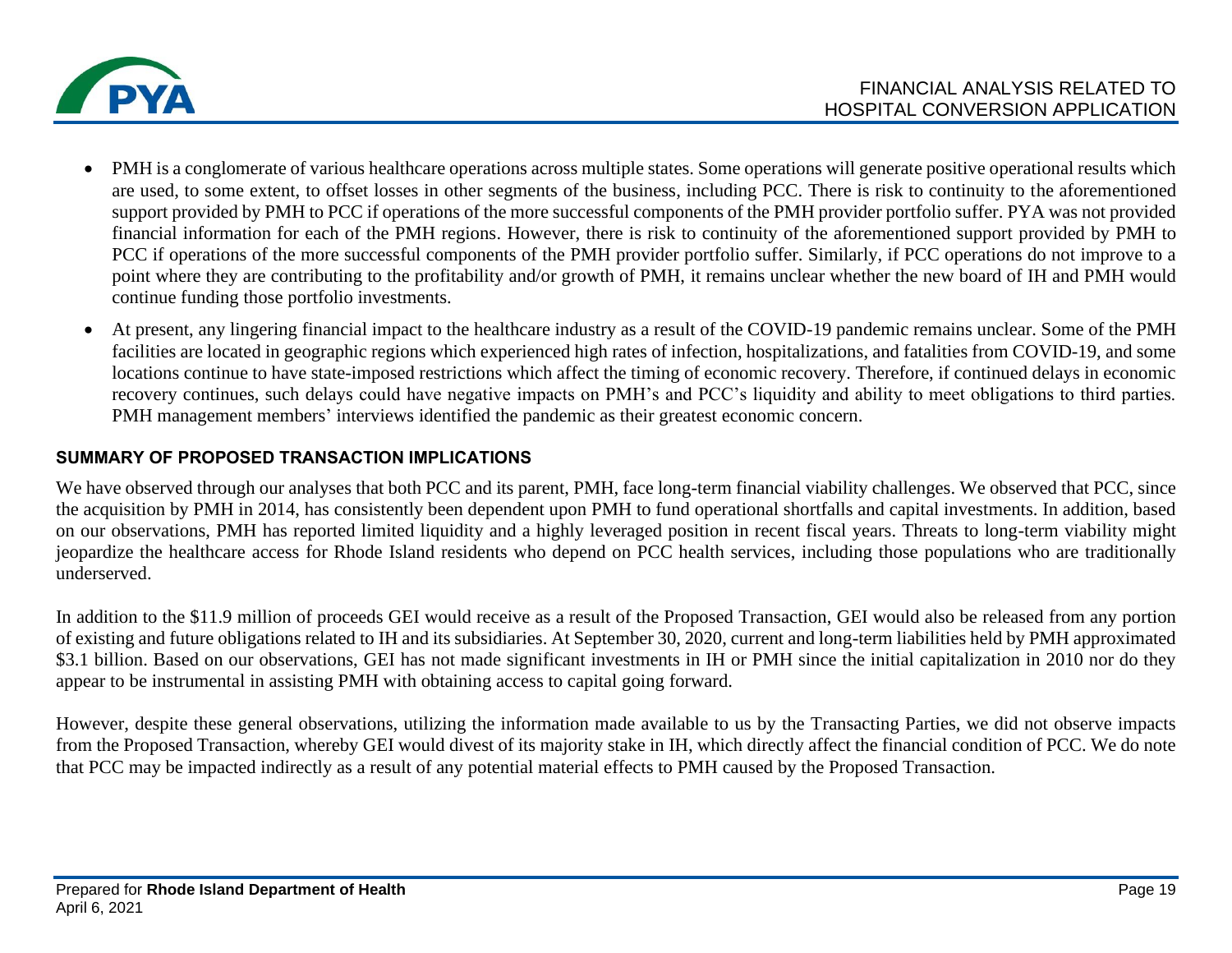

## **APPENDIX A: SCOPE OF WORK**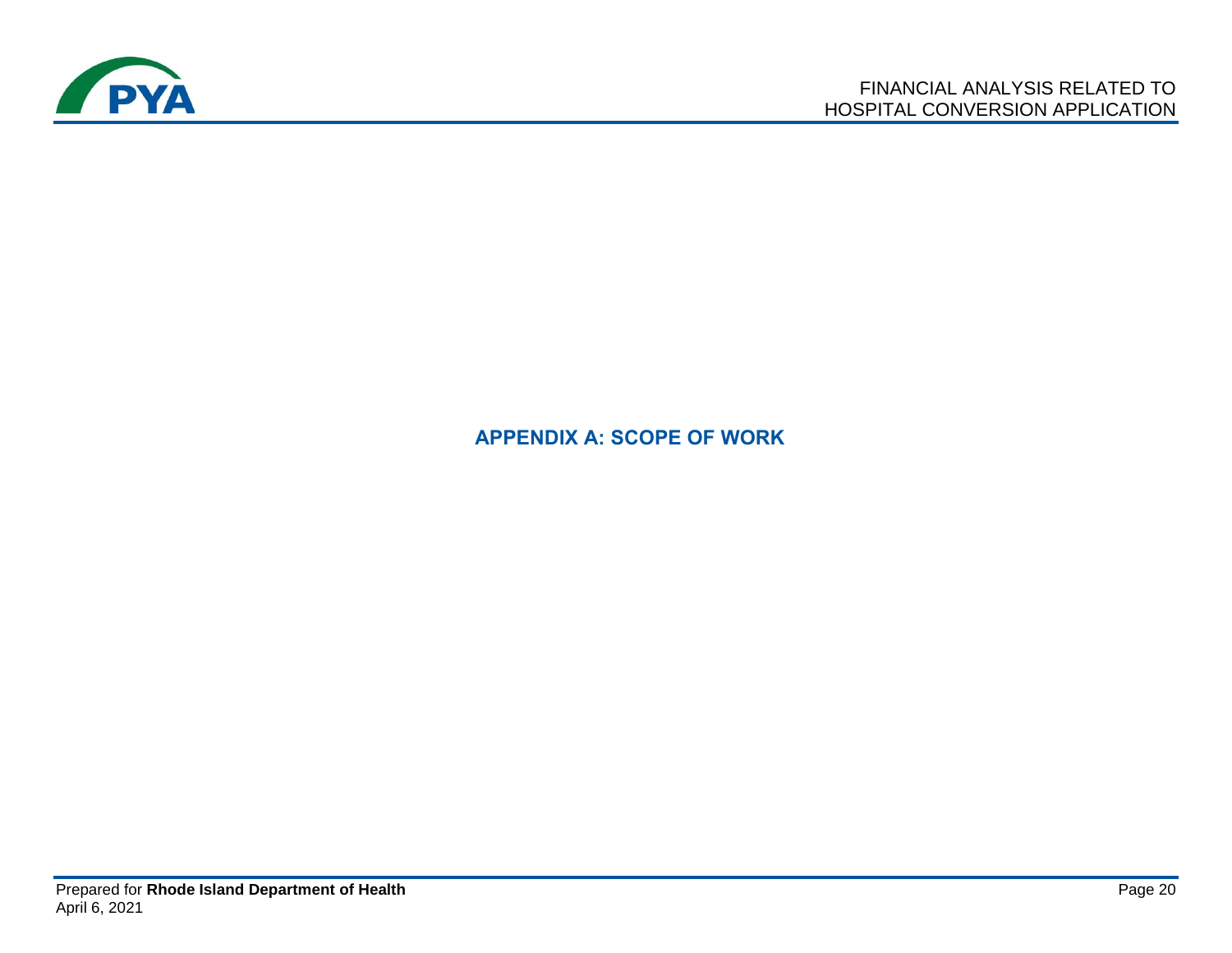

| <b>Scope of Work</b>                                                                                                                                                                                                                            | <b>Key Information Utilized</b>                                                                                                                                                                                                                 |
|-------------------------------------------------------------------------------------------------------------------------------------------------------------------------------------------------------------------------------------------------|-------------------------------------------------------------------------------------------------------------------------------------------------------------------------------------------------------------------------------------------------|
| <b>Project Initiation</b>                                                                                                                                                                                                                       |                                                                                                                                                                                                                                                 |
| Conduct kick-off call with relevant individuals of RIDOH to ensure RIDOH's objectives are<br>clearly understood and to confirm timeline, process for interviews with the Transacting Parties,<br>and form of anticipated deliverables.          |                                                                                                                                                                                                                                                 |
| Perform an inventory of relevant information provided to-date by the Transacting Parties to<br>identify additional information needs.                                                                                                           |                                                                                                                                                                                                                                                 |
| Discuss with parties already engaged by the state of Rhode Island (e.g., Attorney General's<br>financial expert) to understand analyses already performed.                                                                                      |                                                                                                                                                                                                                                                 |
| Issue information request to obtain data and information not yet provided by the Transacting<br>Parties.                                                                                                                                        |                                                                                                                                                                                                                                                 |
| <b>Understand Key Terms of the Proposed Transaction</b>                                                                                                                                                                                         |                                                                                                                                                                                                                                                 |
| Obtain an overview of the Transacting Parties' organizational structure before and after the<br>Proposed Transaction.                                                                                                                           | Pre-transaction and proposed Post Transaction<br>$\overline{\phantom{a}}$<br><b>Organizational Charts</b><br>Listing of Board Members and Officers<br><b>Governing Documents</b><br>$\overline{a}$<br>2014 Asset Purchase Agreement<br>$\equiv$ |
|                                                                                                                                                                                                                                                 | PMH HCA Application                                                                                                                                                                                                                             |
| Read the purchase agreement for Chambers, Inc.'s purchase of the shares in Ivy Holdings, Inc.                                                                                                                                                   | Agreement and Plan of Merger Agreement between<br>Chamber Inc., Ivy Holdings, Inc., and Green Equity<br>Investors                                                                                                                               |
| Obtain and comment on audited financial statements* from calendar years 2015 through 2019,<br>and requested supporting information, for Chambers, Inc., Ivy Holdings, Inc., Ivy Immediate<br>Holding, Inc., and Prospect Medical Holdings, Inc. | <b>Audited Financial Statements</b><br>$\overline{\phantom{a}}$<br>Unaudited Quarterly Financial results for FY2020<br>Unaudited Monthly Financial Statements for October and<br>$\equiv$<br>November 2020                                      |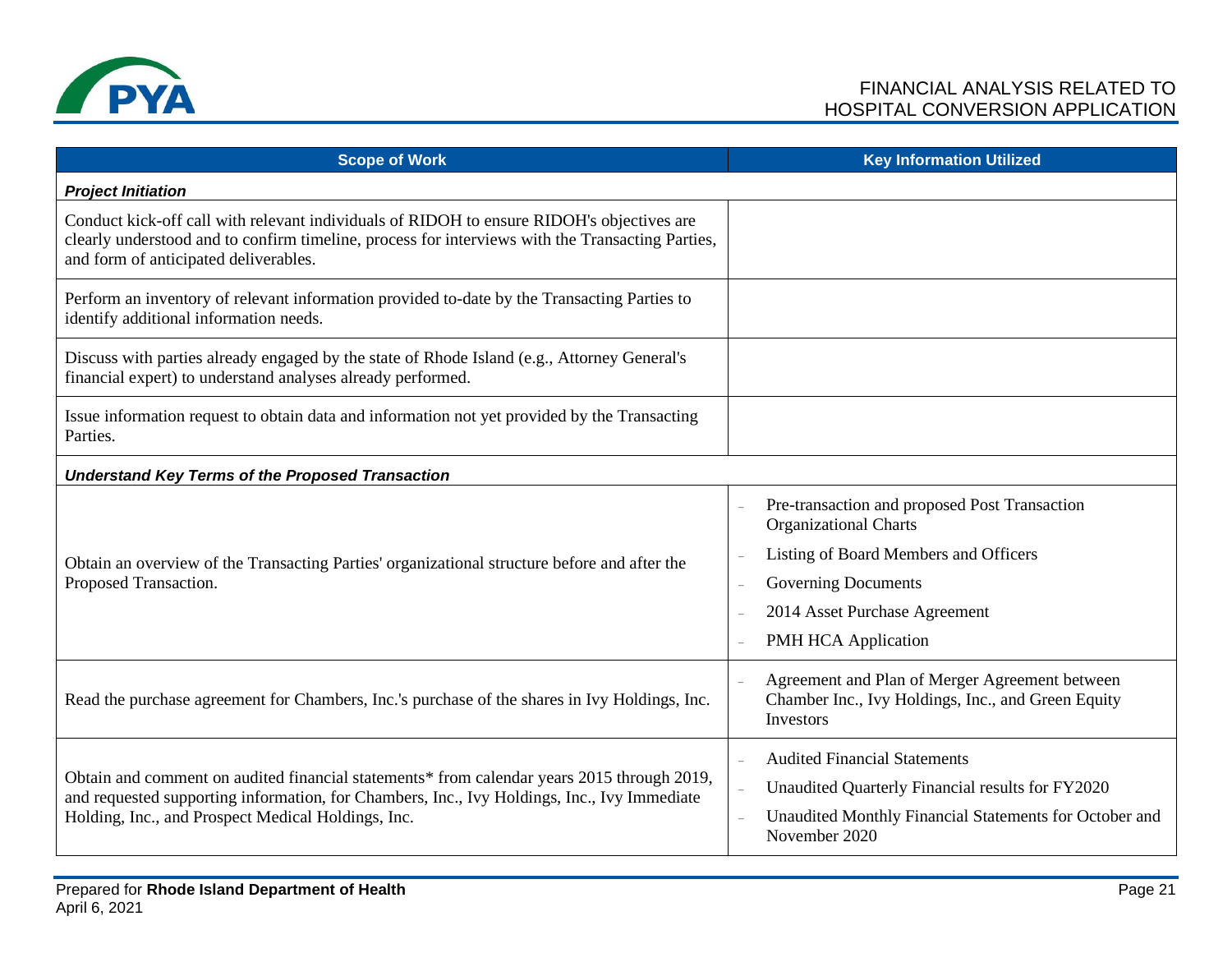

| <b>Scope of Work</b>                                                                                                                                                                                                                                                                                                                                                                                                                                                                                               | <b>Key Information Utilized</b>                                                                                                                                                                                                                           |
|--------------------------------------------------------------------------------------------------------------------------------------------------------------------------------------------------------------------------------------------------------------------------------------------------------------------------------------------------------------------------------------------------------------------------------------------------------------------------------------------------------------------|-----------------------------------------------------------------------------------------------------------------------------------------------------------------------------------------------------------------------------------------------------------|
| After understanding the terms of the purchase agreement and existing financial statements of<br>Chambers, Inc., Ivy Holdings, Inc., Ivy Intermediate Holdings, Inc., and Prospect Medical<br>Holdings, Inc., analyze implications which the transaction by Chamber's Inc. purchase in the<br>shares of Ivy Holdings, Inc. may have on the continued financial viability and access to capital<br>of the Prospect CharterCARE S.11-15111, LLC and Prospect CharterCARE RWMC, LLC<br>entities (collectively, "PCC"). | <b>Audited Financial Statements</b><br>Listing of auditor's comments for FY2018-FY2020 for<br><b>PCC</b><br>Unaudited Quarterly Financial Results for FY2020 for<br><b>PCC</b><br>Unaudited Monthly Financial Statements for October and<br>November 2020 |
| Provide observations at a high level of the \$12 million purchase price for approximately 60%<br>of the interests in Prospect Medical Holdings, Inc, as they may relate to industry standards and<br>norms. <sup>13</sup>                                                                                                                                                                                                                                                                                          | N/A                                                                                                                                                                                                                                                       |
| Provide observations regarding prior relevant transactions with major investors in the equity of<br>Ivy Holdings, Inc., Ivy Intermediate Holdings, Inc., and Prospect Medical Holdings, Inc.<br>during the period from 2015 through the current period, and specifically how those transactions<br>impacted these entities' ability to invest in healthcare services, including at PCC.                                                                                                                            | Various Board of Directors' Meeting Minutes that outline<br>distributions and other major relevant transactions                                                                                                                                           |
| Provide observations regarding relevant, major transactions in healthcare real estate assets by<br>Ivy Holdings, Inc., Ivy Intermediate Holdings, Inc., and Prospect Medical Holdings, Inc.<br>during the period from 2015 through the current period, and specifically how those transactions<br>impacted these entities' ability to invest in healthcare services, including at PCC.                                                                                                                             | Real Property Asset Purchase Agreement between PMH<br>and MPT dated July 10, 2019<br>ChambersProspectCharterCARE-LTR E. Samuels<br>Confirmation of Facts 07.22.2020<br>Various details of real estate transactions that occurred<br>within PMH            |

<sup>&</sup>lt;sup>13</sup> No portion within the entirety of PYA's scope should be considered in any way to constitute a fairness opinion, an opinion regarding fair market value exchange of consideration, or a commercial reasonableness opinion related to any transactions analyzed in our processes.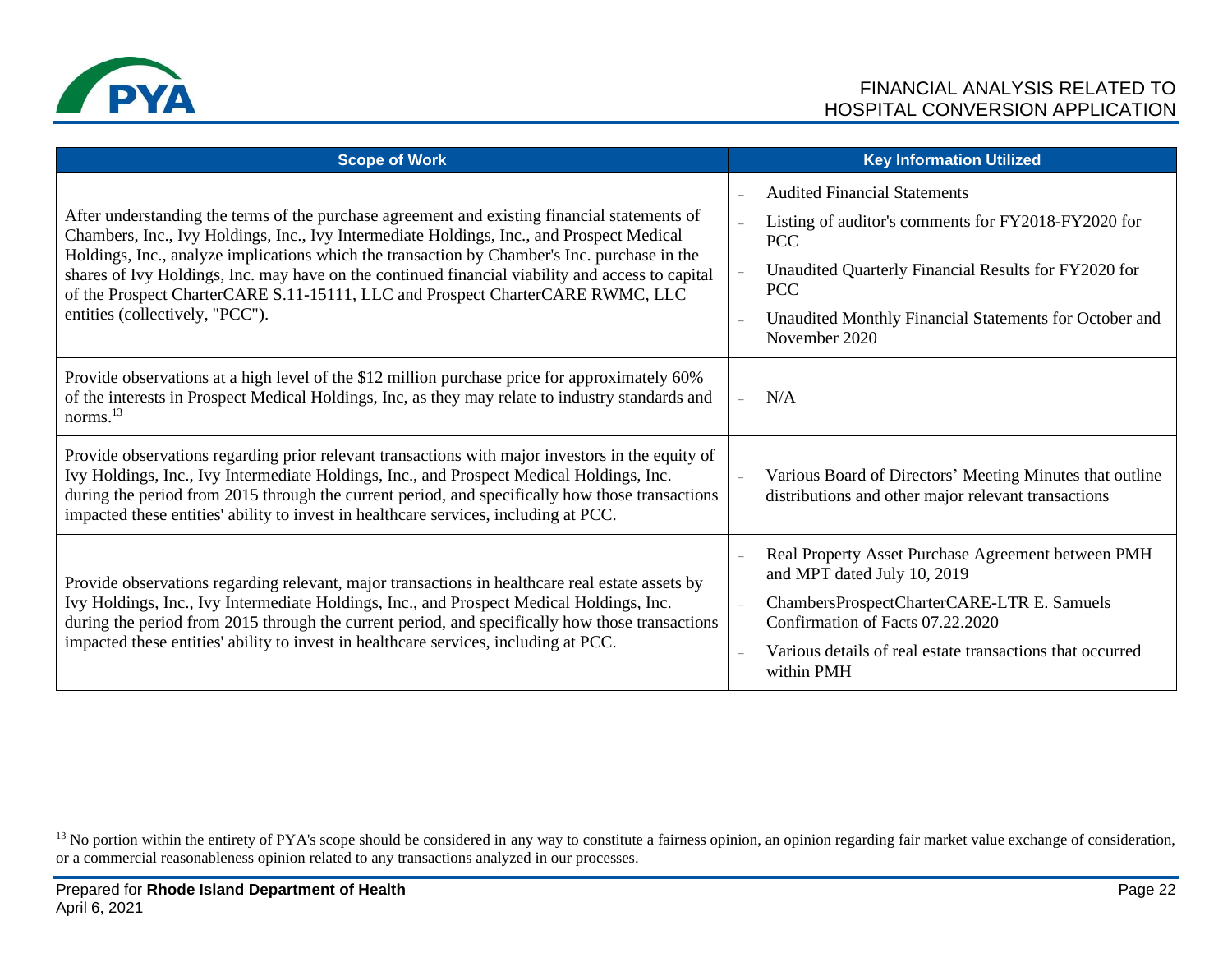

| <b>Scope of Work</b>                                                                                                                                                                                                                       | <b>Key Information Utilized</b>                                                                                                                                                                                                                                                                             |
|--------------------------------------------------------------------------------------------------------------------------------------------------------------------------------------------------------------------------------------------|-------------------------------------------------------------------------------------------------------------------------------------------------------------------------------------------------------------------------------------------------------------------------------------------------------------|
| <b>Analyze Current Financial Performance of PCC</b>                                                                                                                                                                                        |                                                                                                                                                                                                                                                                                                             |
| Obtain and comment on the previous three annual financial statements of PCC and the three<br>most recent internal monthly financial statement packages distributed.                                                                        | <b>Audited Financial Statements</b><br>$\equiv$<br>Unaudited Quarterly Financial Results for FY2020 for<br><b>PCC</b>                                                                                                                                                                                       |
|                                                                                                                                                                                                                                            | Unaudited Monthly Financial Statements for October and<br>November 2020                                                                                                                                                                                                                                     |
|                                                                                                                                                                                                                                            | Adjusted EBITDA (15-month Trend) for October and<br>November 2020                                                                                                                                                                                                                                           |
|                                                                                                                                                                                                                                            | Listing of Provider Relief Funding Received for PCC                                                                                                                                                                                                                                                         |
| Comment on significant estimates found in PCC's internal financial statements for the prior 3<br>annual periods and the current year to date (collectively, the "Historical Period").                                                      | <b>Audited Financial Statements</b>                                                                                                                                                                                                                                                                         |
| Obtain and comment on any PCC budget to actual reports for the Historical Period.                                                                                                                                                          | Operating Budget for FY2018-FY2021 for PCC entities                                                                                                                                                                                                                                                         |
| Obtain listing and statements of cash and investment accounts held by PCC for the Historical<br>Period.                                                                                                                                    | Various detail and statements related to Cash accounts<br><b>Audited Financial Statements</b><br>Treasury, Revenue, and Purchases Cycle descriptions                                                                                                                                                        |
| Inquire and comment on the following items related to PCC's banking relationships during the<br>Historical Period, including:<br>Banking agreements<br>Borrowing terms and debt covenants<br>Credit facilities<br>Debt covenant compliance | Various detail of debt agreements related to the ABL<br>Credit Agreement and Financing Agreement<br>Various detail of debt agreements related to the PACE<br>$\overline{a}$<br>financing agreement, including the Certificate of Levy<br>and Lien of PACE Assessment<br><b>Audited Financial Statements</b> |
| Outstanding indebtedness                                                                                                                                                                                                                   |                                                                                                                                                                                                                                                                                                             |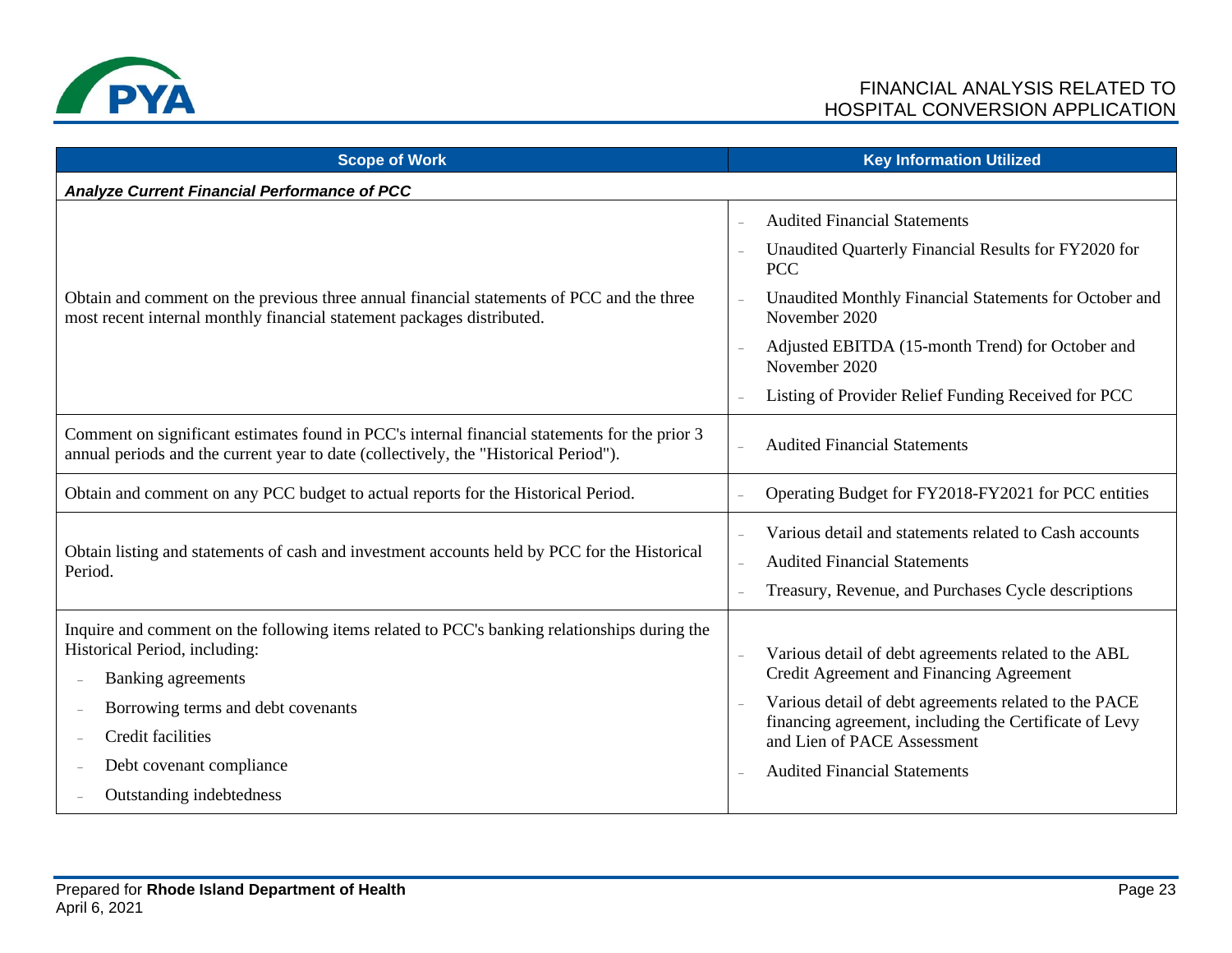

| <b>Scope of Work</b>                                                                                                                                                                      |                | <b>Key Information Utilized</b>                                                                  |
|-------------------------------------------------------------------------------------------------------------------------------------------------------------------------------------------|----------------|--------------------------------------------------------------------------------------------------|
| Obtain and comment on materials related to PCC's historical revenues during the Historical<br>Period, including:                                                                          | $\equiv$       | Revenue cycle description                                                                        |
|                                                                                                                                                                                           |                | PCC Table of Revenue by Payer for FY2018-FY2020 and<br>November 2020                             |
| Cash to net revenue historical trends<br>Charity care                                                                                                                                     |                | PCC Operating Metrics for FY2018-FY2020 and<br>November 2020                                     |
| Revenue trends by payer                                                                                                                                                                   |                | <b>Audited Financial Statements</b>                                                              |
| Volume metrics                                                                                                                                                                            |                | Unaudited Monthly Financial Statements for October and<br>November 2020                          |
| Prepare annual trending analysis for select ratios and metrics of PCC compared to appropriate<br>benchmarks during the Historical Period.                                                 | $\equiv$       | <b>Audited Financial Statements</b>                                                              |
|                                                                                                                                                                                           | $\frac{1}{2}$  | Unaudited Quarterly Financial Results for FY2020 for<br><b>PCC</b>                               |
|                                                                                                                                                                                           |                | Balance Sheet and Income Statement for OLF and<br>RWMC as of June 30, 2020                       |
|                                                                                                                                                                                           | $\equiv$       | PCC Full Time Equivalent Adjusted Occupied Bed<br>comparison                                     |
|                                                                                                                                                                                           |                | PCC Full Time Equivalent Calculations                                                            |
| Obtain and comment on materials related to operating and financing lease contracts, purchase<br>commitments, and other agreements that have otherwise restricted the use of PCC's assets. |                | Summary schedule of operating and finance leases                                                 |
|                                                                                                                                                                                           | $\overline{a}$ | Various detail of debt agreements related to the ABL<br>Credit Agreement and Financing Agreement |
|                                                                                                                                                                                           | $\overline{a}$ | Management service agreement                                                                     |
|                                                                                                                                                                                           |                | <b>Audited Financial Statements</b>                                                              |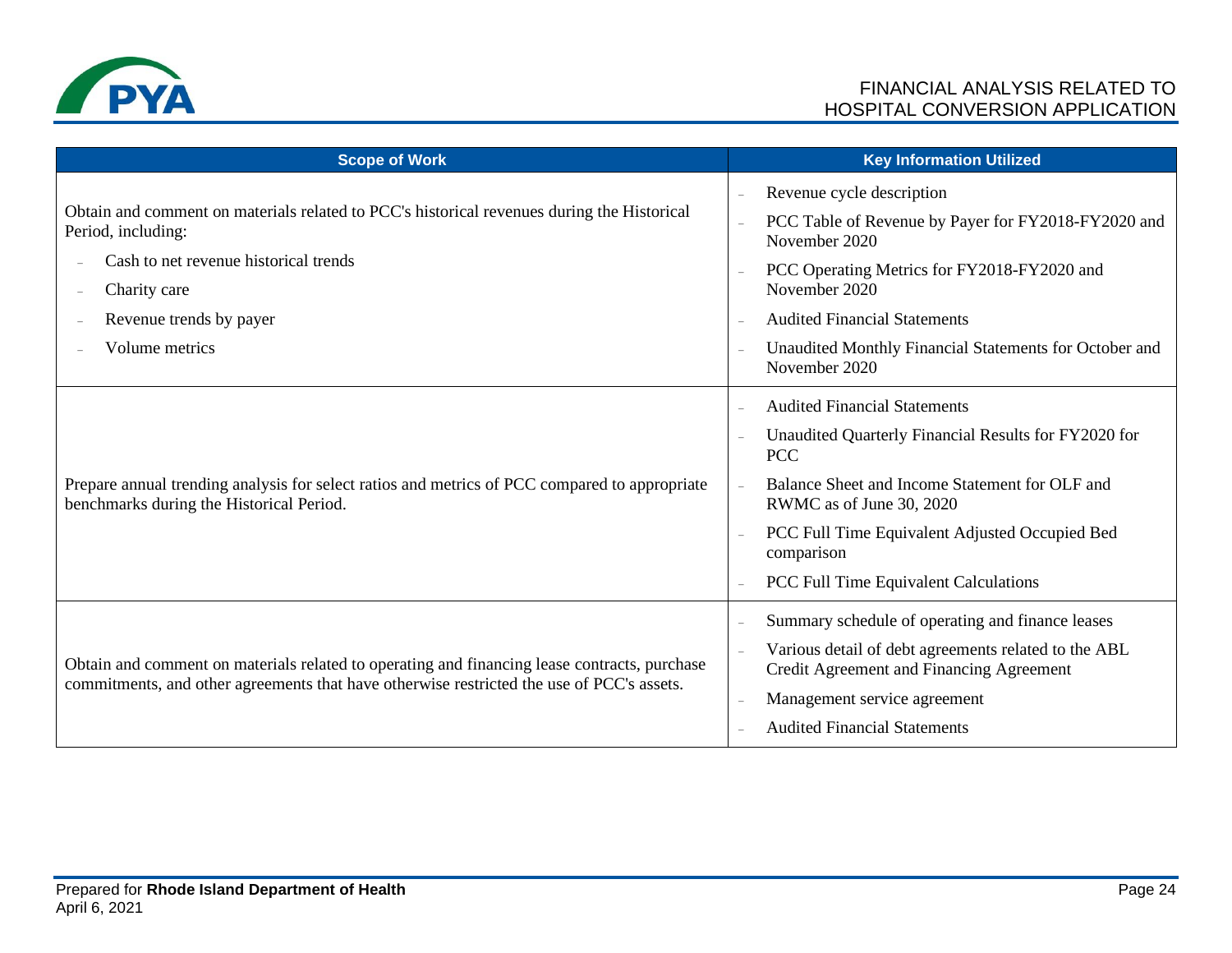

| <b>Scope of Work</b>                                                                                                                |                          | <b>Key Information Utilized</b>                                                 |
|-------------------------------------------------------------------------------------------------------------------------------------|--------------------------|---------------------------------------------------------------------------------|
| Obtain schedules and details in order to comment on PCC's patient accounts receivable during<br>the Historical Period, including:   | $\equiv$                 | Accounts Receivable Process memo - Current                                      |
|                                                                                                                                     |                          | Accounts Receivable Process memo - Historical                                   |
|                                                                                                                                     | $\overline{\phantom{a}}$ | Accounts Receivable Aging by Payer analysis for 2018-                           |
| Aging analysis by payer                                                                                                             |                          | 2020 and November 2020                                                          |
| Allowance for contractual adjustments<br>$\overline{a}$<br>Bad debt reserves and adjustments<br>Credit balances                     |                          | PCC lookback analysis of collections on accounts<br>receivable                  |
|                                                                                                                                     |                          | <b>Audited Financial Statements</b>                                             |
|                                                                                                                                     | $\overline{a}$           | Unaudited Monthly Financial Statements for October and<br>November 2020         |
| Comment on the aging of PCC's accounts payable and accrued liabilities during the Historical<br>Period by obtaining detail reports. | $\overline{\phantom{a}}$ | Accounts Payable Aging report as of December 31, 2020                           |
|                                                                                                                                     | $\overline{\phantom{a}}$ | Purchasing cycle description                                                    |
|                                                                                                                                     |                          | Various schedules related to accounts payable and accrued<br>liability accounts |
|                                                                                                                                     | $\overline{\phantom{m}}$ | Various schedules related to prepaid accounts                                   |
|                                                                                                                                     | $\equiv$                 | Employee Handbook and Vacation Policy description                               |
|                                                                                                                                     | $\overline{\phantom{a}}$ | Summary of changes in employee benefits                                         |
|                                                                                                                                     | $\sim$                   | <b>Audited Financial Statements</b>                                             |
|                                                                                                                                     |                          | Unaudited Quarterly Financial Results for FY2020 for<br><b>PCC</b>              |
|                                                                                                                                     |                          | Unaudited Monthly Financial Statements for October and<br>November 2020         |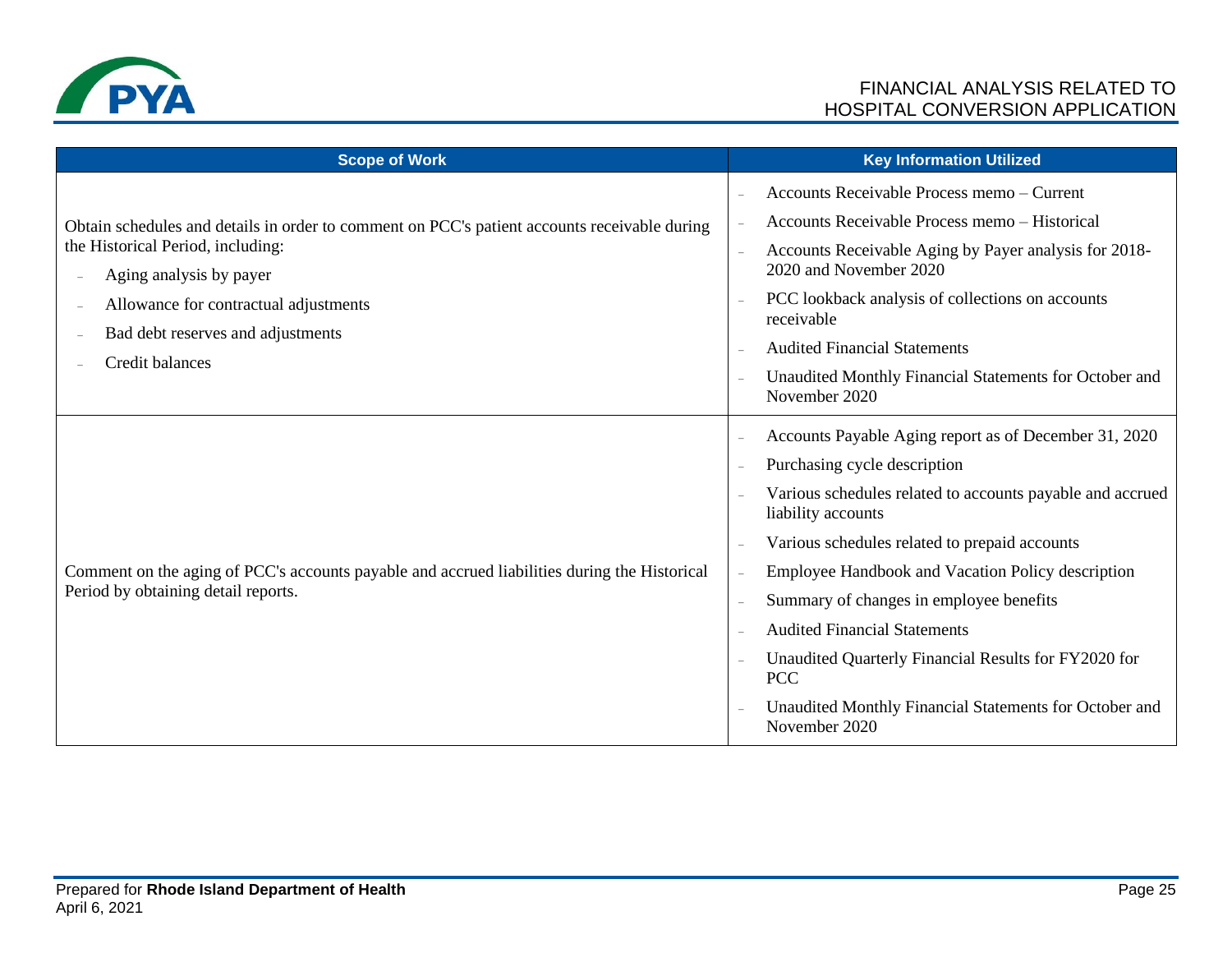

| <b>Scope of Work</b>                                                                                                                                                                                                 | <b>Key Information Utilized</b>                                                                                                                                                                                                                      |
|----------------------------------------------------------------------------------------------------------------------------------------------------------------------------------------------------------------------|------------------------------------------------------------------------------------------------------------------------------------------------------------------------------------------------------------------------------------------------------|
| Inquire of and comment on PCC's significant commitments or contingent liabilities, including:<br>Pending or threatened litigation<br>Investigations by regulatory or other authorities<br>Self-insurance liabilities | Summary of post-retirement benefits for PCC employees<br>Listing of pending and historical litigation claims<br>Regulatory update summary<br>PCC incentive plan payout<br>Worker's compensation claim listing<br><b>Audited Financial Statements</b> |
| Post-retirement benefits                                                                                                                                                                                             | Unaudited Quarterly Financial Results for FY2020 for<br><b>PCC</b><br>Unaudited Monthly Financial Statements for October and<br>November 2020                                                                                                        |
| Obtain and comment on PCC's projected monthly statistical reports related to patient volume<br>and payer mix.                                                                                                        | <b>Audited Financial Statements</b><br>Unaudited Monthly Financial Statements for October and<br>November 2020<br>PCC Table of Revenue by Payer for FY2018-FY2020 and<br>$\overline{a}$<br>November 2020                                             |
| Obtain and comment on intercompany account activity between PCC and parent organizations.                                                                                                                            | <b>Audited Financial Statements</b><br>Unaudited Monthly Financial Statements for October and<br>November 2020<br>List of joint ventures                                                                                                             |
| Comment on PCC's ability during the Historical Period to support its capital needs through<br>cash flow generated from hospital operations.                                                                          | <b>Audited Financial Statements</b><br>Listing of auditor's comments for FY2018-FY2020 for<br><b>PCC</b><br>Unaudited Quarterly Financial Results for FY2020 for PCC<br>Unaudited Monthly Financial Statements for October and<br>November 2020      |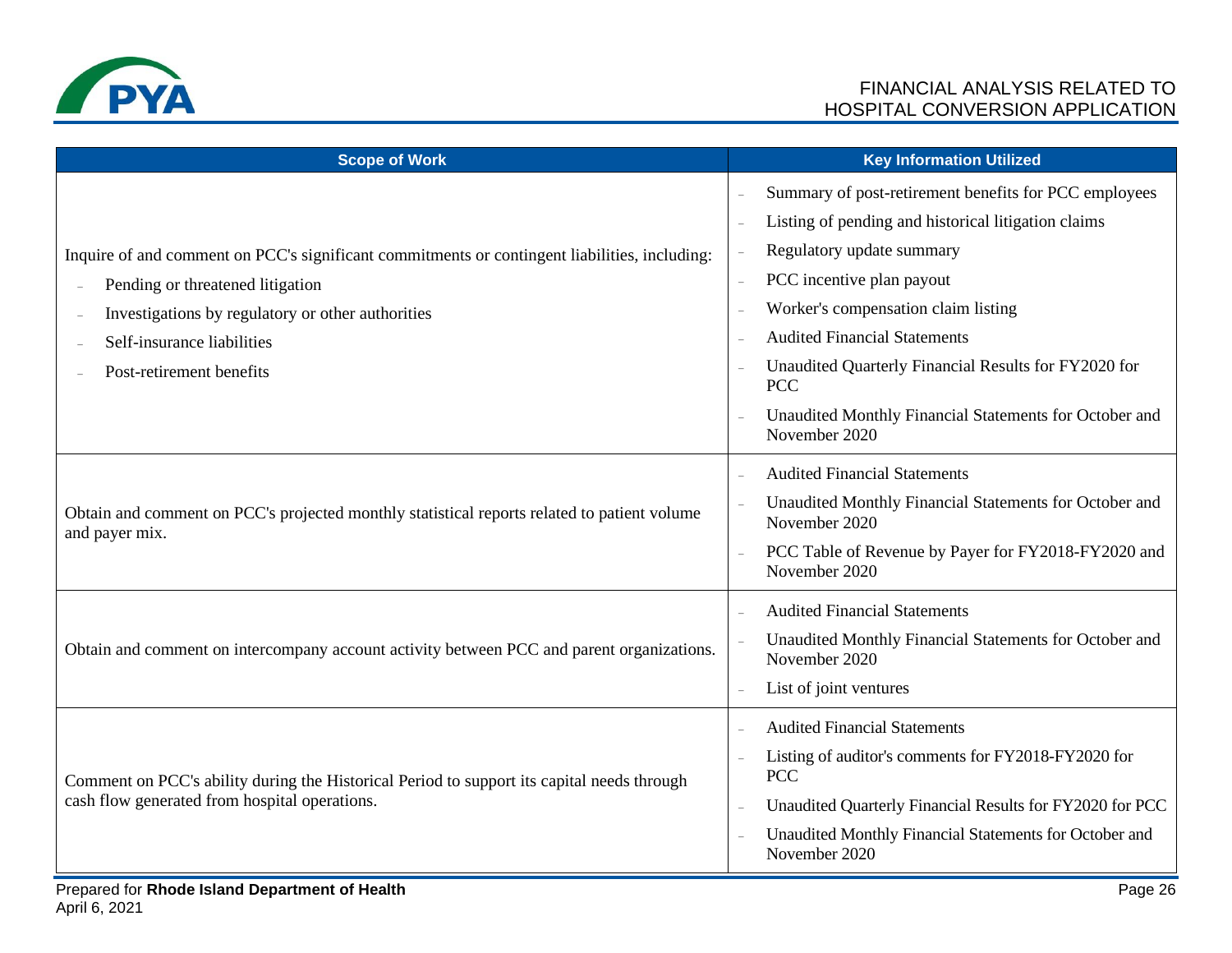

| <b>Scope of Work</b>                                                                                                                                                                                                                                                                  | <b>Key Information Utilized</b>                                                                                                                                                                                                                                                                     |  |
|---------------------------------------------------------------------------------------------------------------------------------------------------------------------------------------------------------------------------------------------------------------------------------------|-----------------------------------------------------------------------------------------------------------------------------------------------------------------------------------------------------------------------------------------------------------------------------------------------------|--|
| Potential Need for Capital for Working Capital and Physical Plan Investment Purposes                                                                                                                                                                                                  |                                                                                                                                                                                                                                                                                                     |  |
| Obtain and comment on a schedule of PCC capital spending over the past three years.                                                                                                                                                                                                   | Summary of Routine Capital Expenditures for 2017 -<br>2020                                                                                                                                                                                                                                          |  |
| Obtain and comment on PCC provided capital budgets for future periods compared against<br>historical levels of depreciation and relevant benchmarks.                                                                                                                                  | Capital Projection Schedule for 2020-2022<br>Capital Budget 2021<br>IT Commitment summary for $2018 - 2030$<br><b>Audited Financial Statements</b><br>Unaudited Quarterly Financial Results for FY2020 for<br><b>PCC</b><br>Unaudited Monthly Financial Statements for October and<br>November 2020 |  |
| <b>Interviews of Relevant Parties</b>                                                                                                                                                                                                                                                 |                                                                                                                                                                                                                                                                                                     |  |
| Upon request by RIDOH, participate in and/or assist with the facilitation of interviews under<br>oath with selected members relevant to the proposed transaction (estimated total of 20 to 25<br>hours) for enhanced understanding of purpose and impact of the Proposed Transaction. |                                                                                                                                                                                                                                                                                                     |  |
| <b>Preparation and Provision of Report</b>                                                                                                                                                                                                                                            |                                                                                                                                                                                                                                                                                                     |  |
| Document in a written executive summary report, key findings of our analysis for<br>consideration by RIDOH in its assessment of the Transacting Parties Application. This report<br>will contain a list of relevant observations through our analyses and considerations for RIDOH.   |                                                                                                                                                                                                                                                                                                     |  |
| <b>Presentation to Rhode Island Health Services Council</b>                                                                                                                                                                                                                           |                                                                                                                                                                                                                                                                                                     |  |
| Prepare and deliver presentation of key observations and considerations to the Health Services<br>Council at the conclusion of the engagement. This presentation will be provided remotely and<br>will not require travel to Rhode Island for an in-person meeting.                   |                                                                                                                                                                                                                                                                                                     |  |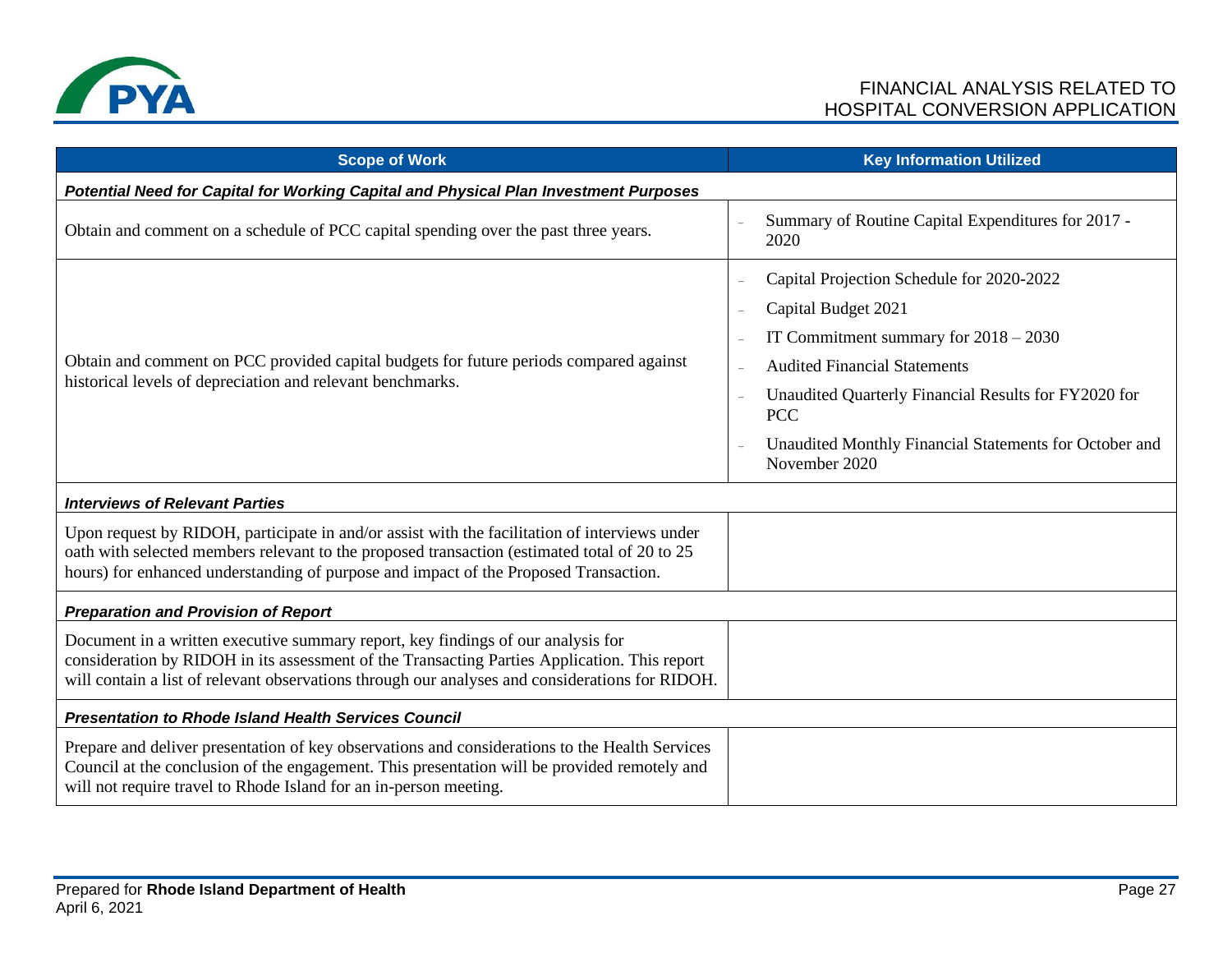

| <b>Scope of Work</b>                                                                                                                                                                                                                 | <b>Key Information Utilized</b> |
|--------------------------------------------------------------------------------------------------------------------------------------------------------------------------------------------------------------------------------------|---------------------------------|
| <b>Communication with RIDOH</b>                                                                                                                                                                                                      |                                 |
| Throughout the engagement, provide regular updates to RIDOH leadership on the progress of<br>the analysis, any complicating issues in completing the scope of work, updates to timeline, and<br>sharing of significant observations. |                                 |

\*Audited Financial Statements analyzed include:

- 2016-2020 Audited Financial Statements of PMH
- 2016-2020 Audited Financial Statements of PCC
- 2016-2019 Audited Financial Statements of OLF
- 2017-2019 Audited Financial Statements of RWMC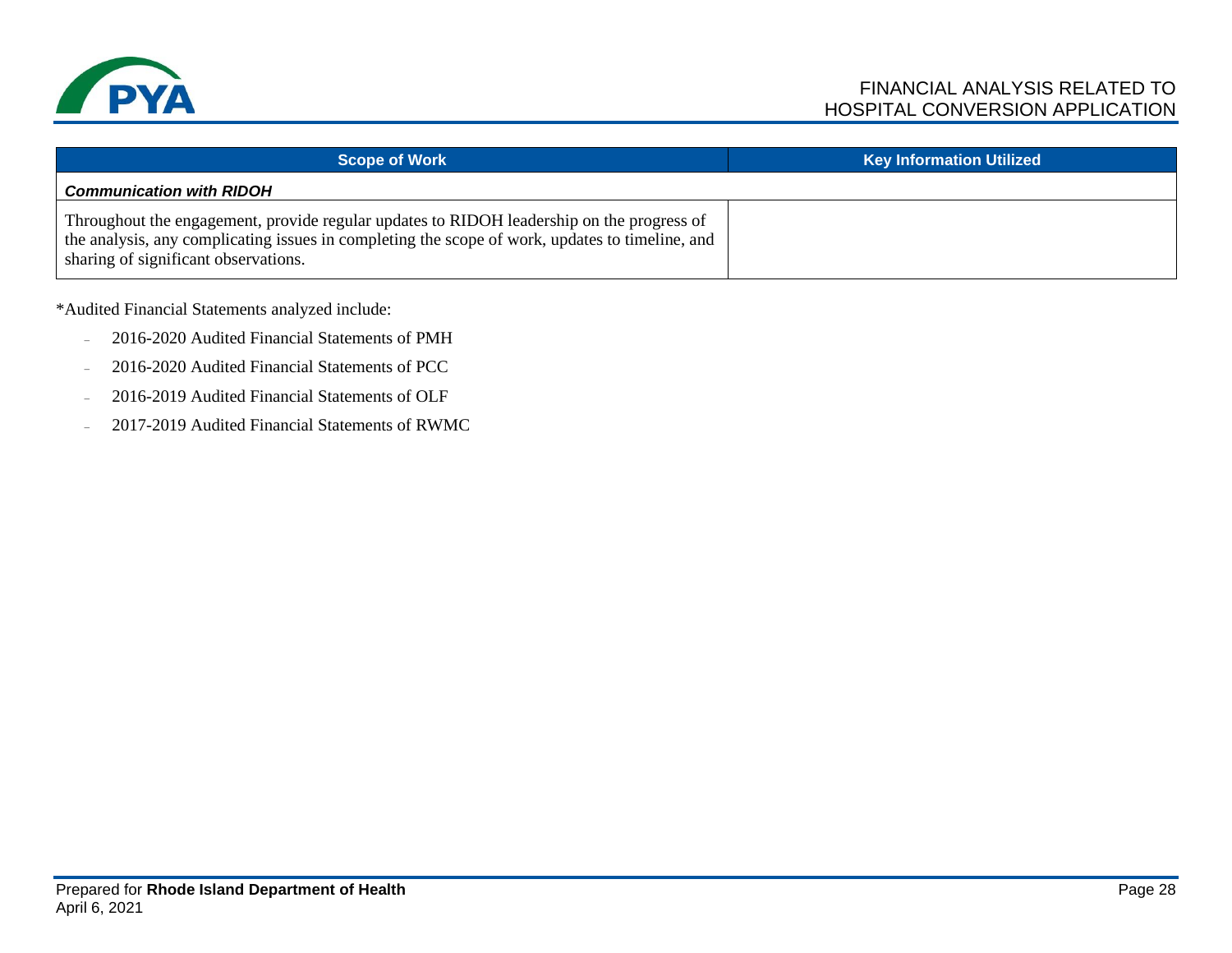

## **APPENDIX B: ORGANIZATIONAL CHART PRIOR TO CONVERSION**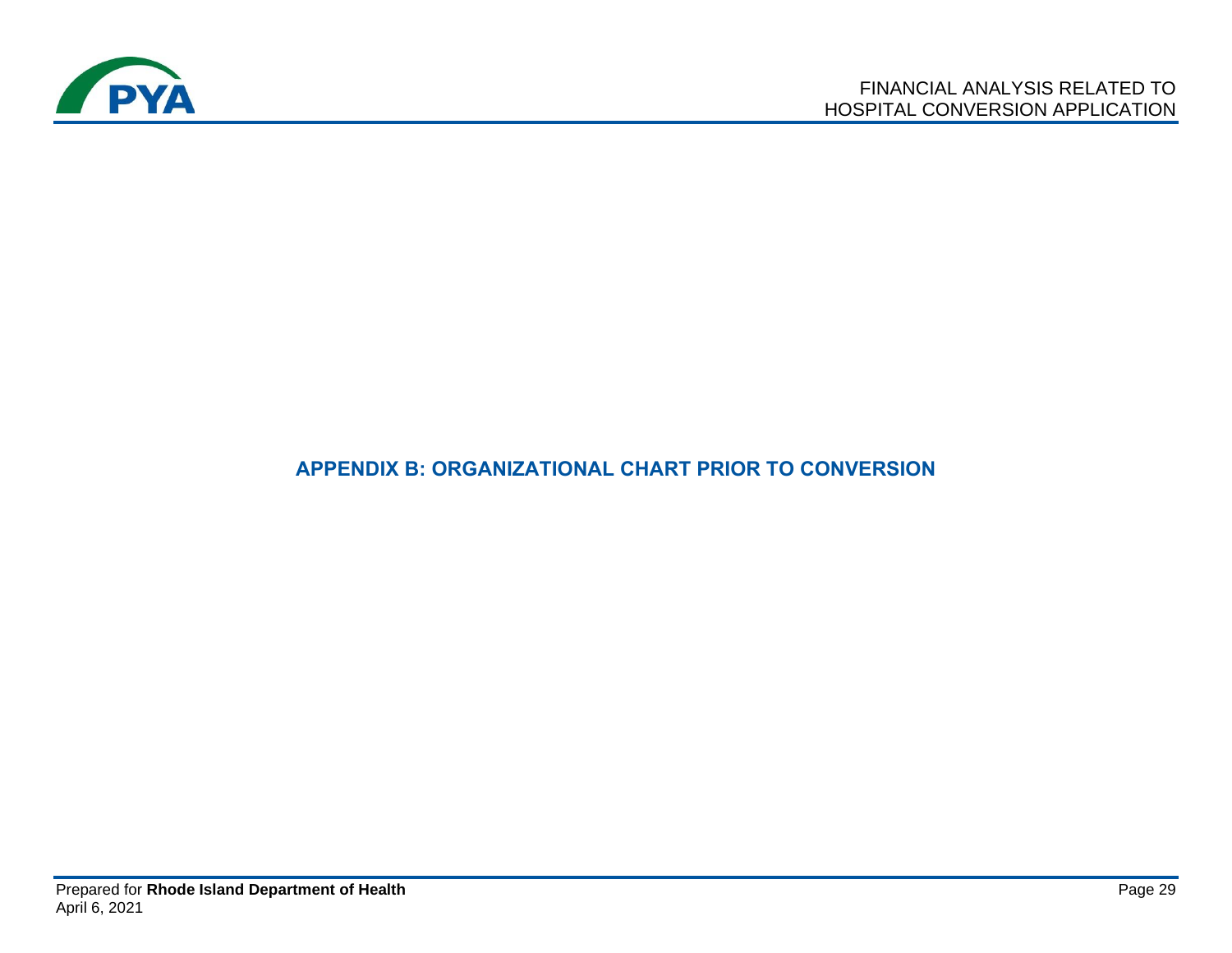

### FINANCIAL ANALYSIS RELATED TO HOSPITAL CONVERSION APPLICATION

PCC wholly owns RWMC, OLF, and Prospect Blackstone Valley Surgicare, LLC a licensed freestanding ambulatory surgery center. In addition, RWMC wholly owns PRIHHH, a home healthcare provider, which wholly owns PCCHHH a licensed home nursing care provider. All PCC entities are located in Rhode Island and are subject to the provisions of the Act. PCC is currently owned 85% by PEH and 15% by CCCB; however, associated with a settlement in December 2020, PEH is acquiring the remaining 15% interest in PCC from CCCB.

PEH and PEHAS are wholly owned by PMH. PMH is wholly owned by Ivy Intermediate Holding Inc., which is wholly owned by IH. IH is currently primarily owned by a combination of GEI, Mr. Lee, and Mr. Topper (through his Family Trust). Other PMH management own a small minority of shares. The current organization structure, as submitted in the Application, can be found below.



Organizational Chart Pre-Transaction Structure

\*Prospect East Hospital Advisory Services, LLC serves as manager to Prospect CharterCARE, LLC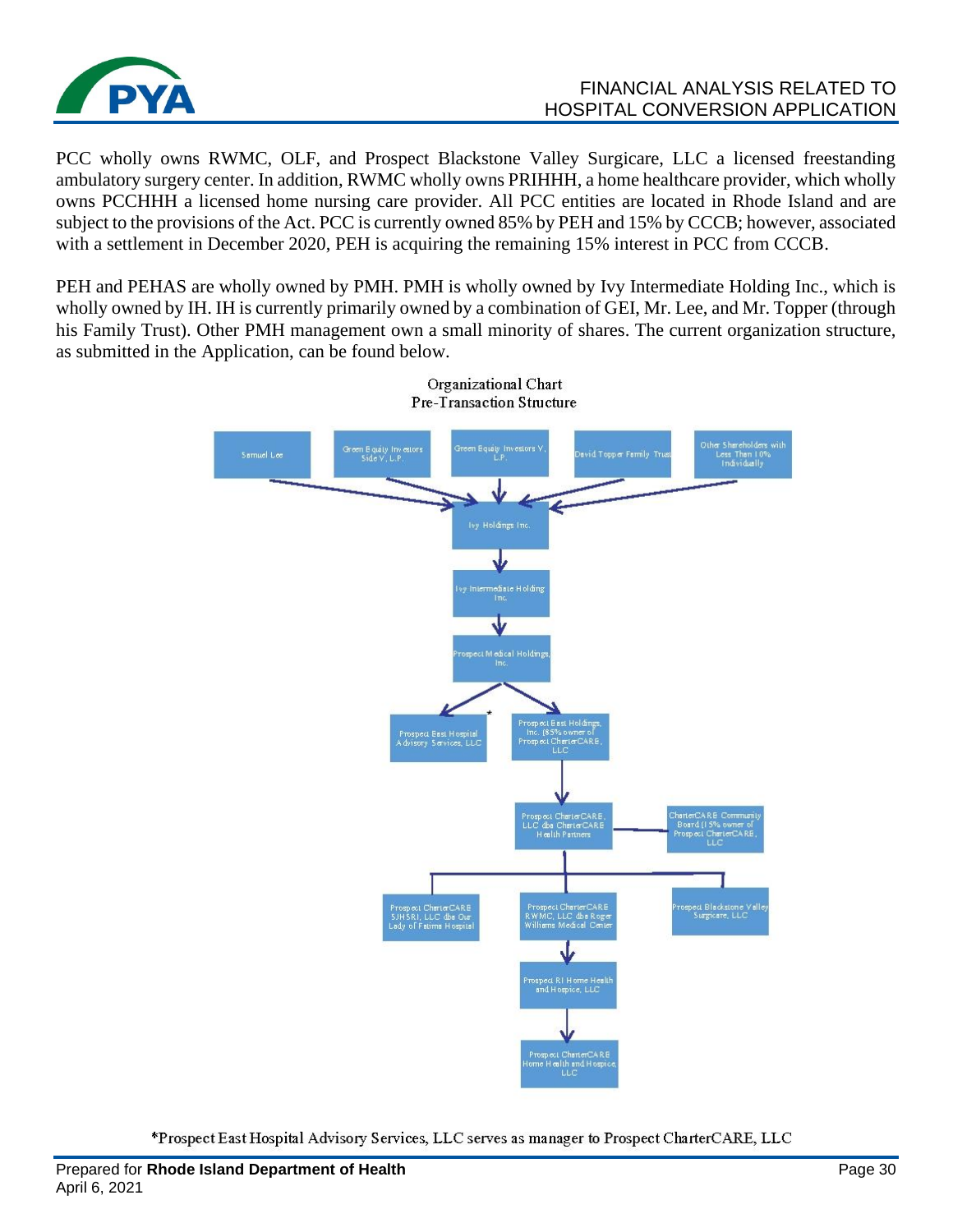

## **APPENDIX C: PROPOSED ORGANIZATIONAL CHART SUBSEQUENT TO CONVERSION**